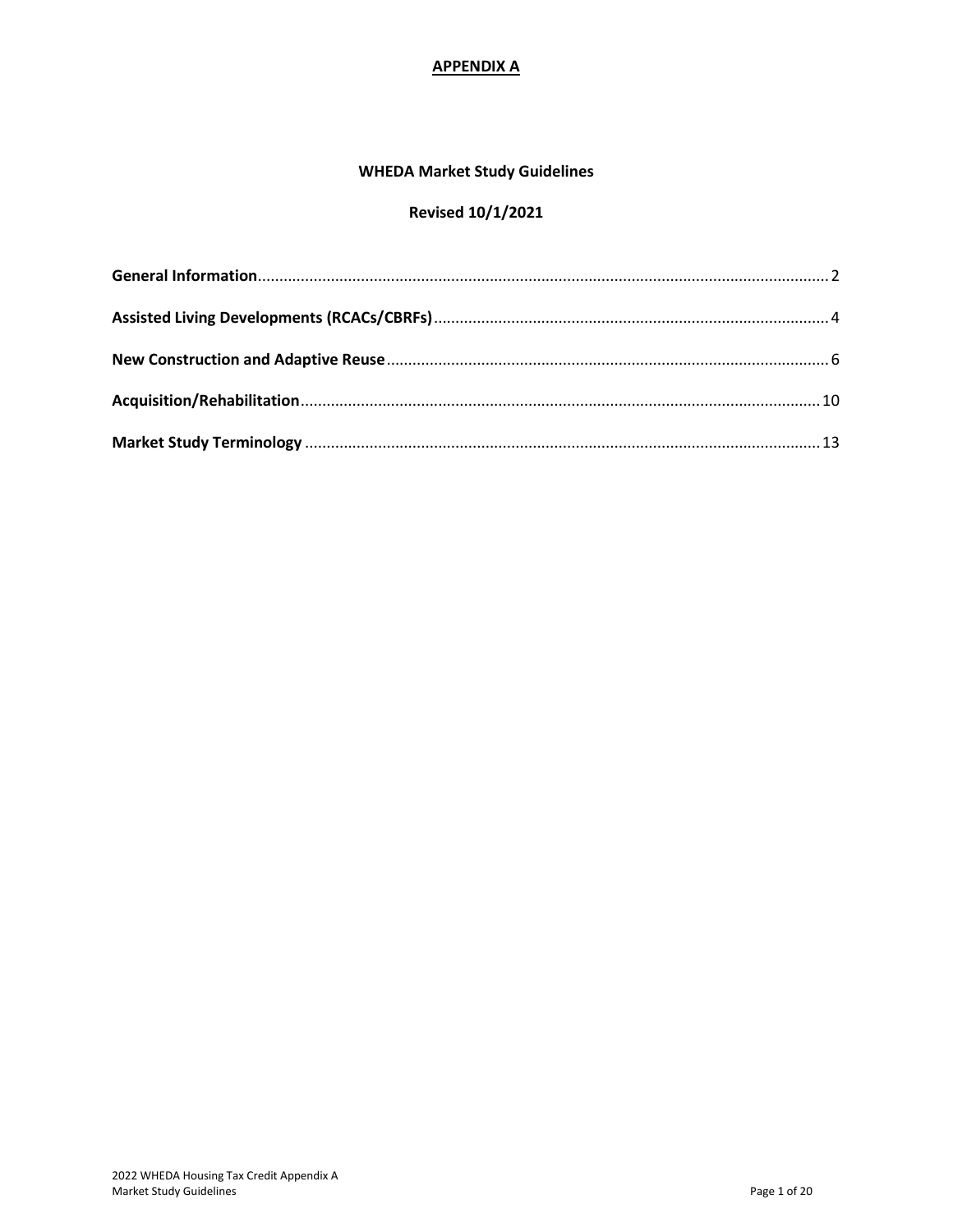### **General Information**

<span id="page-1-0"></span>WHEDA requires independent third-party market studies for the following:

- $\triangleright$  Housing Tax Credit developments;
- ➢ WHEDA-financed developments, including: new construction, acquisition/rehab, or adaptive reuse. Market study requirements may be waived at WHEDA's discretion.

Market studies must be prepared by a WHEDA-approved market study provider. For the list of approved providers navigate to: https://www.wheda.com/globalassets/documents/taxcredits/htc/approved-market-study-providers.pdf or call WHEDA at (608)266-7884.

To assist project owners, developers and consultants, WHEDA has prepared market study guidelines that must be used for a study to be considered. These guidelines establish the minimum information and analysis. Meeting these guidelines does not ensure acceptance of the study. Methodology used and conclusions drawn must be reasonable. **WHEDA, in determining whether a market exists for a proposed project, will consider market factors other than market study. WHEDA reserves the right to deny any application based on such factors.**

Developments that require a Market Study must submit the appropriate study based on the following:

- $\triangleright$  Assisted Living developments see "New Construction and Adaptive Reuse" and include information requested in WHEDA's "Market Considerations For Assisted Living Developments (RCACs/CBRFs)"
- $\triangleright$  New construction and adaptive reuse developments see "New Construction and Adaptive Reuse"
- ➢ Acquisition and/or rehabilitation developments see "Acquisition/Rehabilitation"

All market studies submitted must include a certification from the provider stating there is no Identity of Interest as defined below.

"*An identity of interest relationship exists if any officer, director, board member, or authorized agent of any development team member (consultant, general contractor, attorney, management agent, seller of the land, etc.):*

- *(a) is also an officer, director, board member or authorized agent of any other development team member;*
- *(b) has any financial interest in any other development team member's firm or corporation;*
- *(c) is a business partner of an officer, director, board member or authorized agent of any other development team member;*
- *(d) has a family relationship through blood, marriage or adoption with an officer, director, board member, or authorized agent of any other development team member; or*
- (e) *advances any funds or items of value to the sponsor/borrower.*"

The study must be a concisely-written bound report including pictures and tables.

Studies will be considered "stale" after 6 months, but may be updated by the provider to meet requirements. *Studies with appropriate updates are considered stale after 18 months from original market study date. For example, WHEDA would allow an updated study for a 2021 competitive tax credit application if the original study was submitted for a 2020 competitive tax credit application.*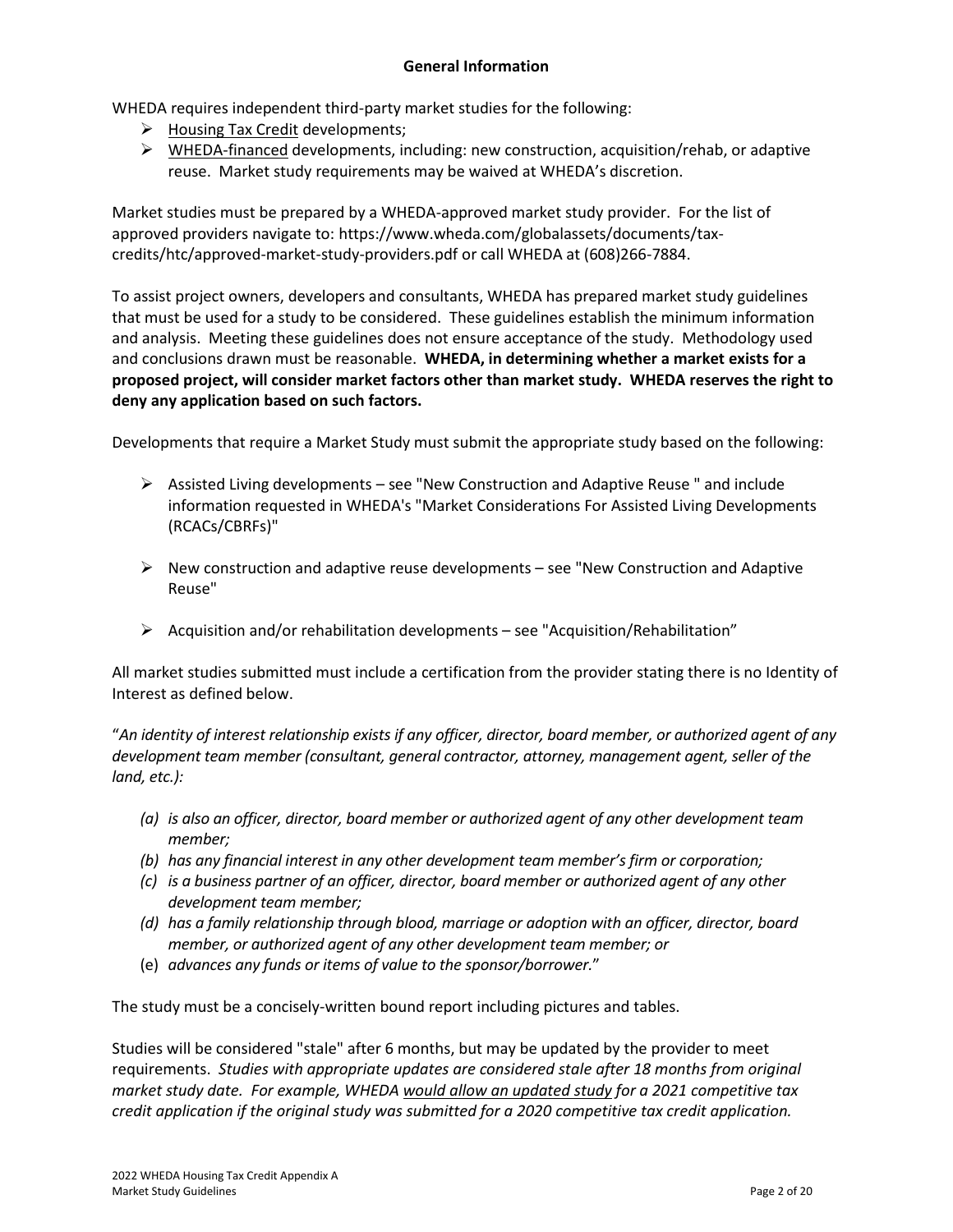Such updates shall identify and analyze the impact of additional developments not identified in the prior report. It shall also include changes in the occupancy and rent structure in the marketplace. The analyst should address other factors that may have significant impact on the proposed development, such as economic changes and/or demographics. The analyst should specify in the update whether or not all of the changes listed above exist, and explain the changes and resulting effects. The updated information can be provided in the form of a letter update attached to the original application. Studies over 12 months old will not be accepted.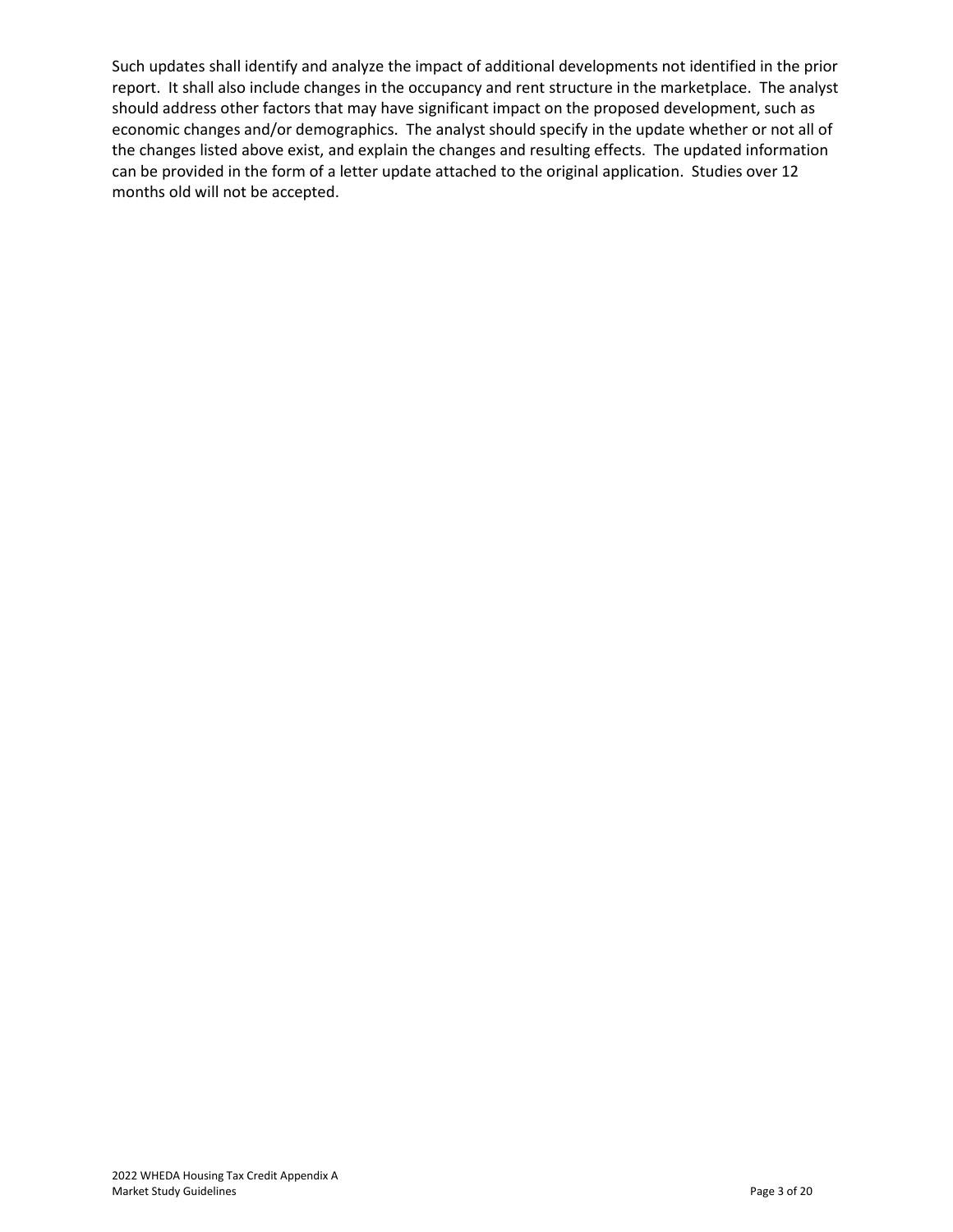### **Assisted Living Developments (RCACs/CBRFs)**

<span id="page-3-0"></span>The market study for RCACs/CBRFs considers the special market targeted. Assisted Living Developments must follow "WHEDA Market Study Guidelines – New Construction" and also include information required in this addendum.

### ➢ **Market Area:**

The Market Study should describe and defend the selected market area in terms of the intended population to be served (i.e. frail elderly, those with dementia, etc.).

### ➢ **Demographic Information/Demand:**

Market demand should be based on the profile of a typical targeted resident.

Example: if the typical profile of a RCAC resident is an 83 year old female widow, the Market Study should include the following to support its demand analysis:

- No. of elderly over 85 yrs. old (male & female)
- No. of elderly over 75 yrs. old (male & female)
- Household incomes of both age groups
- Household assets of both age groups (if available)
- No. of persons/household (becomes closer to one with higher age)
- Percent of elderly requiring supportive services (increases with age)
- Percent of elderly with moderate to advanced dementia (this population is inappropriate for an RCAC)

### ➢ **Turnover rate of RCACs/CBRFs**

- Turnover can be significant in assisted living developments (up to 50% annually). The average stay in an RCAC is only 26 months (may be longer if some form of public funding involved).
- Market Study should reference a market turnover rate and the source of that information.
- Market Study should comment on turnover impact during lease up, and implications for occupancy and operations over time.
- ➢ **Market Study should describe the proposed monthly fee structure and indicate whether services will be bundled, based on level of care, or "ala carte". Provide estimated monthly service revenue and assumptions used to arrive at this figure.**
- ➢ **Market Study should describe and defend assumptions regarding resident referrals and marketing:**
	- CMO (Care Maintenance Organizations in Family Care counties)
	- County Human Resource (issuers of Medicaid Waivers)
	- Hospitals
	- Nursing homes
	- Other health care influencers

### ➢ **Market Study should answer these questions:**

- What is expected monthly service cost to low-income residents? To market rate residents?
- What is the expected revenue source(s) for these services (how will a low income person pay for services)? Provide examples.
- ➢ **Estimate current use of Medicaid Waivers or Family Care resources for RCAC/CBRF residents.**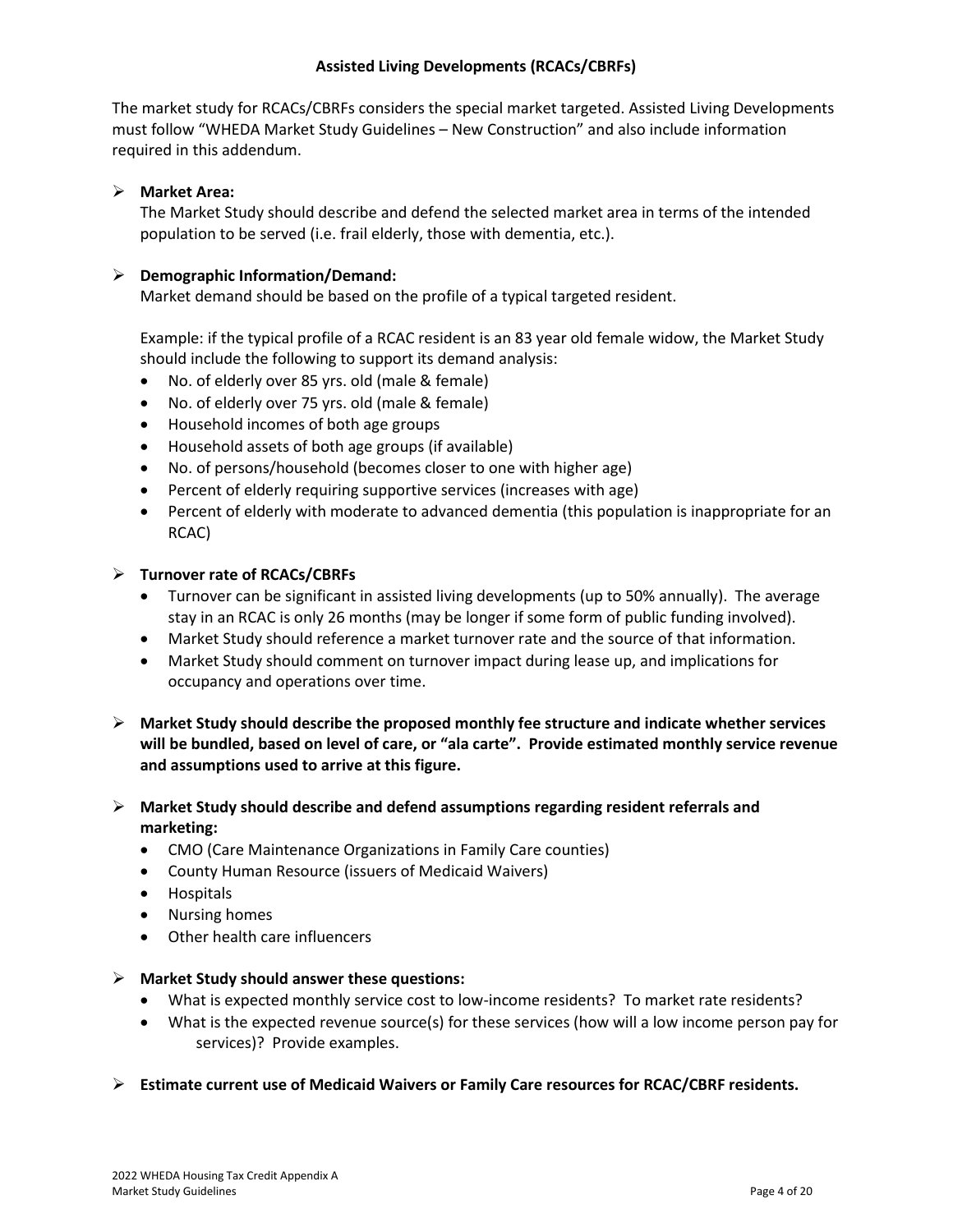➢ **Describe the waiting list for Medicaid Waivers in the county, and the working relationship, if any, the developer and/or service provider has with the county human services department relating to Medicaid Waivers.**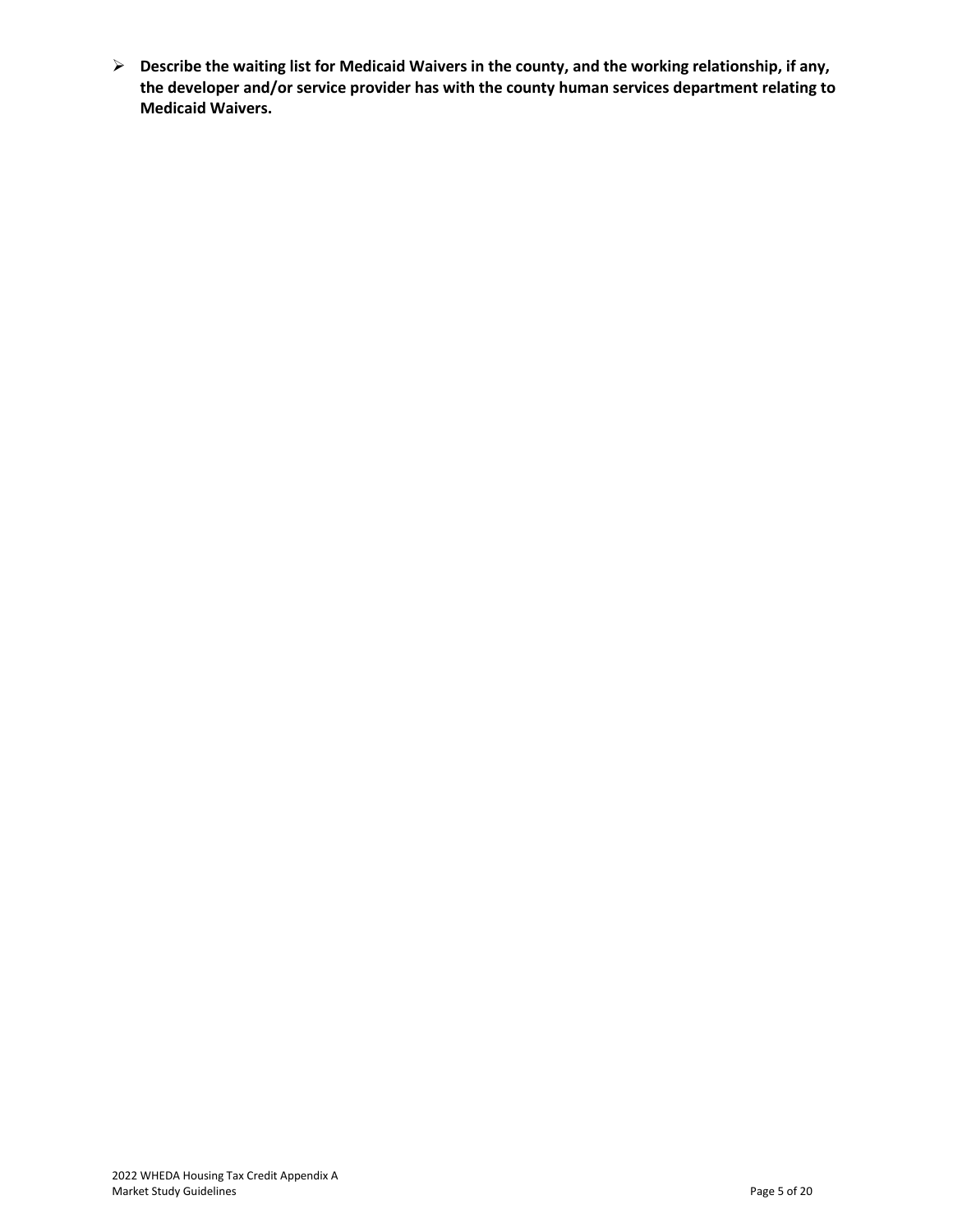### <span id="page-5-0"></span>**I. Purpose**

The purpose of these guidelines is to provide standardized terminology and content for Market Studies of affordable rental housing – new construction - prepared for WHEDA. The standards outline the content, data, analysis and conclusions to be included in Market Studies for rental housing. These guidelines do not establish the format or presentation for the report. The Market Study Terminology is included at the end of Appendix A.

### **II. Content**

**A. Executive Summary.** Each market study must include a concise summary of the data, analysis and conclusions, including the following:

- 1. A concise description of the site and the immediately surrounding area.
- 2. A brief summary of the project including the proposed number of units, rent levels and population to be served.
- 3. Precise statement of key conclusions reached by the analyst.
- 4. Precise statement of analyst's opinion of Market Feasibility including the prospect for long-term performance of the property given housing and demographic trends and economic factors.
- 5. Provide recommendations and/or suggest modifications to the proposed project.
- 6. Provide a summary of market related strengths and/or weaknesses which may influence the subject development's Marketability, including compatibility with surrounding uses, the appropriateness of the subject property's location, unit sizes and configuration, rent levels, and number of units.
- 7. Provide a summary of the project's amenities, and a comparison with existing properties in the market, and description any issues which would impact the development's marketability,
- 8. Precise statement of comparable market rents in the area (1BR, 2BR, 3BR) and the percentage discount the proposed affordable units will provide as compared to those markets rents.
- 9. A summary of positive and negative attributes and issues that will affect the property's performance and lease-up and points that will mitigate or reduce any negative attributes.

**B. Project Description.** The market study should include a project description to show the analyst's understanding of the project at the point in time the market study is undertaken. The project description should include:

- 1. Proposed number of units by: number of bedrooms and baths, income limit as a percent of AMI, unit size in square feet, utility allowances for Tenant Paid Utilities, proposed rents, and Target Population, including income restrictions and any special needs set-asides.
- 2. The utilities expected to be paid by tenants and energy sources for tenant paid hot water, heat, and cooking.
- 3. Developer's projected dates for construction start and completion, and start of pre-leasing.
- 4. Description of: the number of buildings, design (walk-up, elevator, etc.), and number of stories, unit and common amenities, site amenities and parking. The status or date of architectural plans and name of the architect should be referenced. If available, a copy of the floor plans and elevations should be evaluated by the market analyst and included as an attachment to the report.

### **C. Location and Market Area Definition**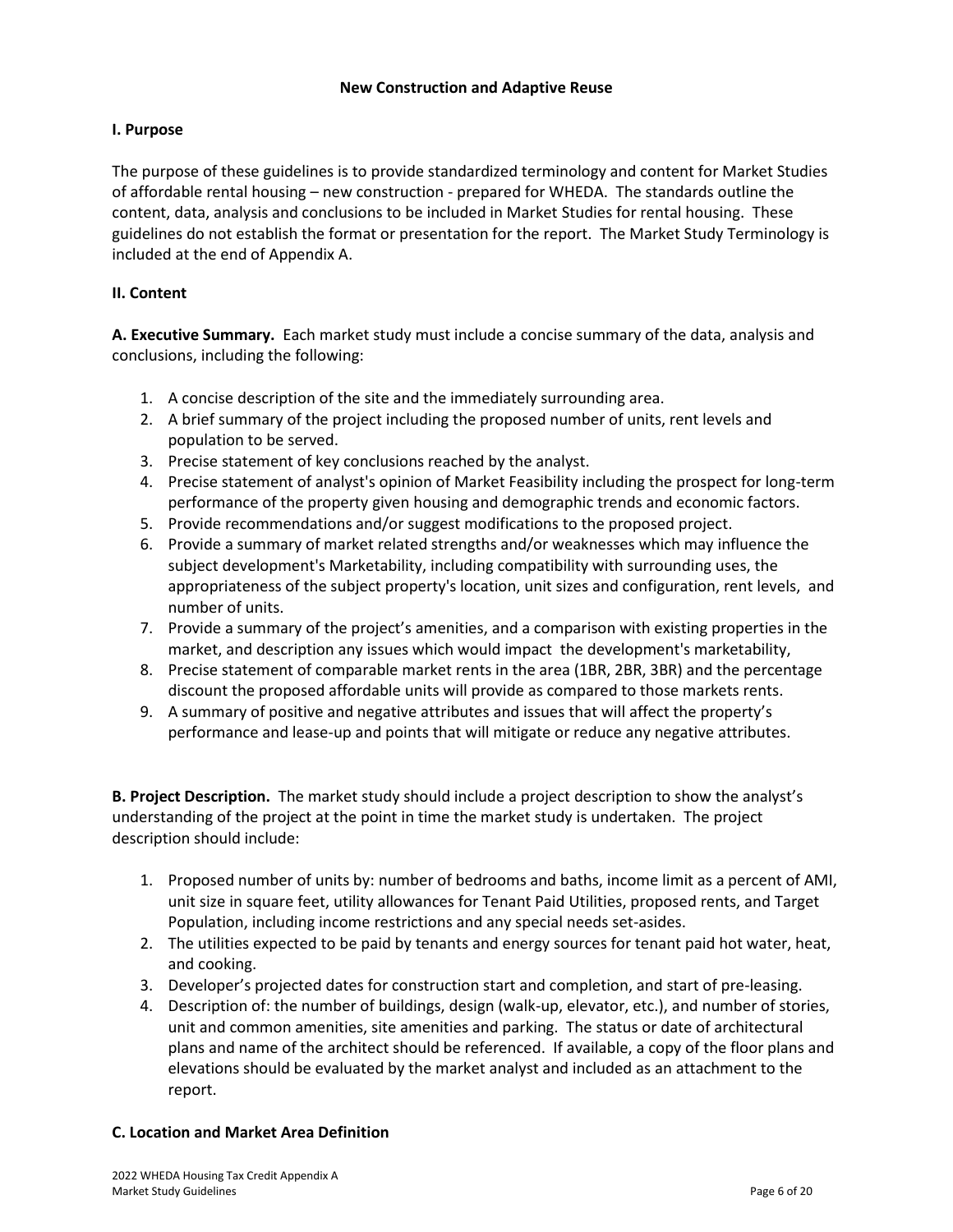- 1. Define the Primary Market Area (PMA) including a map that clearly delineates the areas and an explanation of the basis for the boundaries of the PMA. Identify PMA boundaries by census tracts, jurisdictions, street names, or other geography forming the boundaries. Also define the larger geographic area in which the PMA is located (i.e. city, county, MSA, etc.). The use of concentric circles as a market area is not permitted. A list of census tracts included in the primary market area should be included.
- 2. Provide a written narrative detailing the rationale for the primary market area. This narrative should specifically address any specific issues with the market area including the exclusion or nearby areas or justification for geographically large market areas.
- 3. Provide a description of the site characteristics including its size, shape, general topography and vegetation and proximity to adverse conditions.
- 4. Provide photographs of the site and neighborhood including adjoining land uses, and a map clearly identifying the location of the project and the closest transportation linkages, shopping, schools, medical services, public transportation, places of worship, and other services such as libraries, community centers, banks, etc. In situations where it is not feasible to show all the categories on a map, the categories may be addressed in the narrative.
- 5. Describe the Marketability of the proposed development.
- 6. Describe and evaluate the visibility and accessibility of the site.
- 7. Provide information or statistics on crime in the Primary Market Area relative to data for the overall area. Address any local perceptions of crime or problems in the Primary Market Area.

### **D. Population and Households**

- 1. Provide total population, age and income target data for the Primary Market Area using the most current Census data available, current year estimates, and a five year projection using reputable sources such as Claritis, Local Planning, COG, etc. Data from other legitimate studies, such as Claritas, CACI and similar demographic information companies, with detail on household size, tenure, age and other relevant categories may be provided. Indicate the source for all data, provide a methodology for estimates and provide an analysis of trends indicated by the data.
- 2. Provide a breakdown of households by tenure for 2010 Census, current year and five year projection.
- 3. Provide an overview analysis of how demographic trends and projections potentially impact the need for housing and specifically the proposed project. Include reference sources for the data and methodology for analyzing the data.
- 4. Provide a breakdown of households by incomes in \$5,000-\$10,000 increments, by household size and by tenure for 2010 Census, current year, and five year projection.

**E. Employment and Economy.** Provide data and analysis on the employment and economy of the Primary Market Area to give an understanding of the overall economic health of the community in which the Primary Market Area is located. List sources for the data and methodology for the analysis.

- 1. Provide a description of employment by industry sector for the Primary Market Area or smallest geographic area available that includes the Primary Market Area and compare the data to the larger geographic area, e.g. the city, county, labor market area, or MSA.
- 2. List major employers in the PMA, the type of business and the number employed
- 3. Show the historical unemployment rate for the last ten years (or other appropriate period) for the PMA and compare to the larger geographic area (i.e. MSA, County, etc.).
- 4. Show at-place employment growth over the same period or a more recent, shorter period (last 5 years). Compare to the larger geographic area.
- 5. Comment on trends for employment in the PMA in relation to the subject.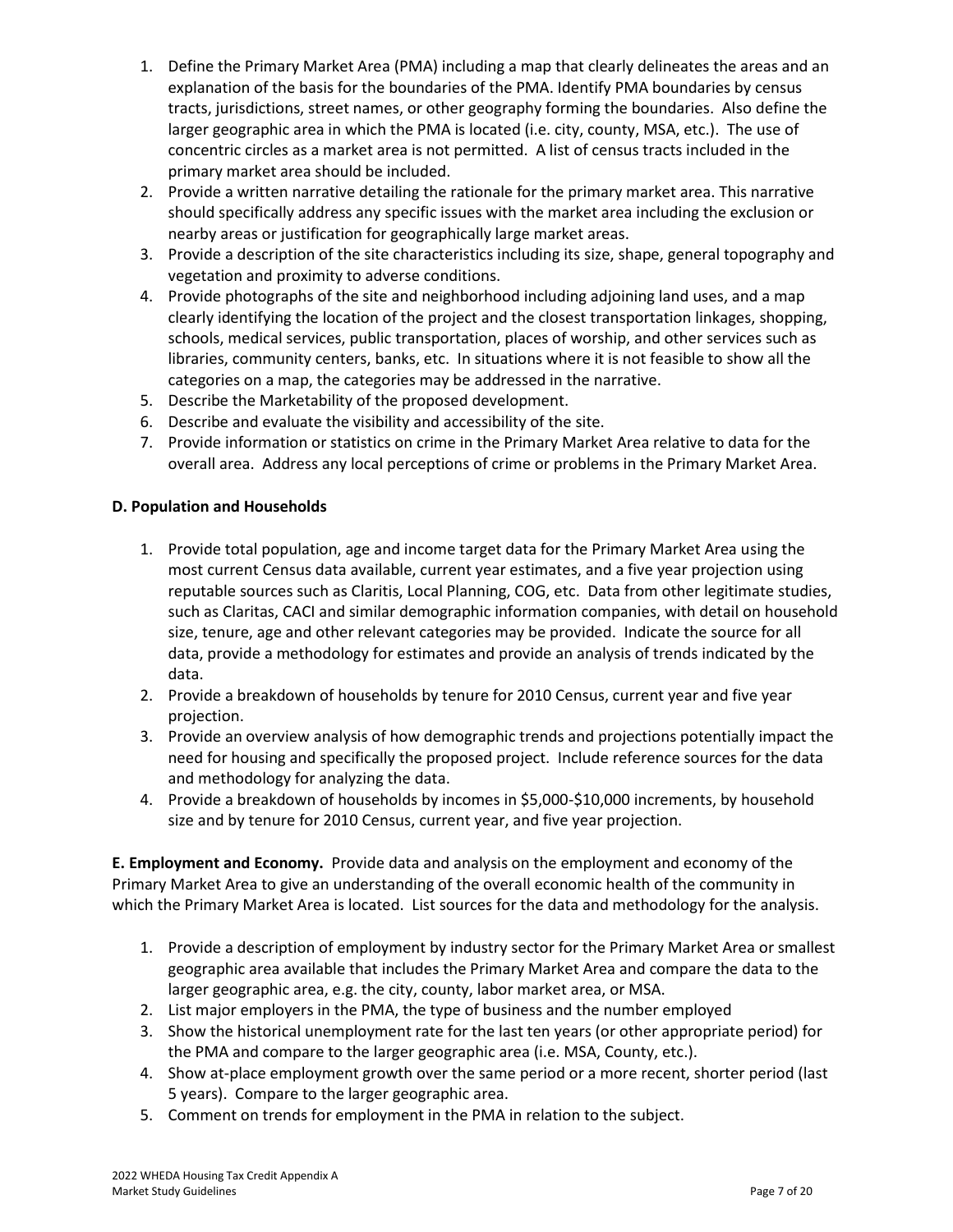- 6. If relevant, comment on the availability of affordable housing for employees of businesses and industries that draw from the Primary Market Area.
- 7. Provide a breakdown of typical income by occupation.
- 8. Provide commuting patterns for workers such as how many workers in the PMA commute from surrounding areas outside the PMA.

### *Note: The above section E is not required for elderly developments.*

**F. Existing Rental Housing Stock.** Provide information on other multifamily rental housing in the Primary Market Area and any rental housing proposed to be developed in the Primary Market Area. This section of the Market Study should include:

- 1. If relevant in the market, a 10-year, or other appropriate period, history of building permits, if available, by housing type and comments on building trends in relation to household trends.
- 2. Identify a list of existing Comparable Properties, including: name, location, population served, services offered and price structure (if applicable), type of design, age and condition, number of units by bedroom type, rent levels, number of bedrooms and baths for each unit type, size in square footage of units, kitchen equipment, type of utilities (state whether paid by tenant or owner and energy sources for hot water, heat and cooking), unit and site amenities included, site staffing, occupancy rate, absorption history (if recently completed), name, address and phone number of property contact. *Comparables for a proposed RCAC should include other competing RCACs, as well as CBRFs and other independent housing that has a strong service component. Other housing options may also be included if the provider feels they will actively compete with the subject.* Attach photos of each Comparable Property. Include a map identifying the location of each Comparable Property in relation to the subject.
- 3. Describe the overall rental market in the PMA, including the percentage of Market Rate and Affordable Housing properties.
- 4. Provide a narrative evaluation of the subject property in relation to the Comparable Properties, and identify the Competitive Properties, which are most similar to the proposed development. The analyst should state why the comparables referenced have been selected, which are the most directly comparable, and explain why certain projects have not been referenced.
- 5. A table showing each Comparable Property comparisons to the subject rents based on the Comparable Property Amenities, Tenant Paid Utilities, location, parking, concessions and rent increase or decrease trends.
- 6. Discuss the availability of affordable housing options, including purchase or sale of homes, if applicable.
- 7. Include a list of Housing Tax Credit (HTC) projects with allocations in or near the market area that are not placed in service, giving as much known detail as possible on estimated Placed-In-Service dates, unit mix and Income Levels to be served.
- 8. Discuss the impact of the subject development on the existing housing stock.
- 9. The Market Vacancy Rate for the Primary Market Area rental housing stock by population served (i.e. market rate, Housing Tax Credit, and Project Based Rent Assistance) and type of occupancy (i.e. family, seniors, special populations) and unit size.
- 10. Identify the number of people on waiting lists for each project.

**G. Local Perspective of Rental Housing Market and Housing Alternatives.** The Market Study should include a summary of the perspective on the rental market, need for the proposed housing and Unmet Housing Need in the market. The local perspective should consider:

1. Interviews with local planners, housing and community development officials and market participants to estimate proposed additions to the supply of housing that would compete with the subject and to evaluate the local perception of need for additional housing.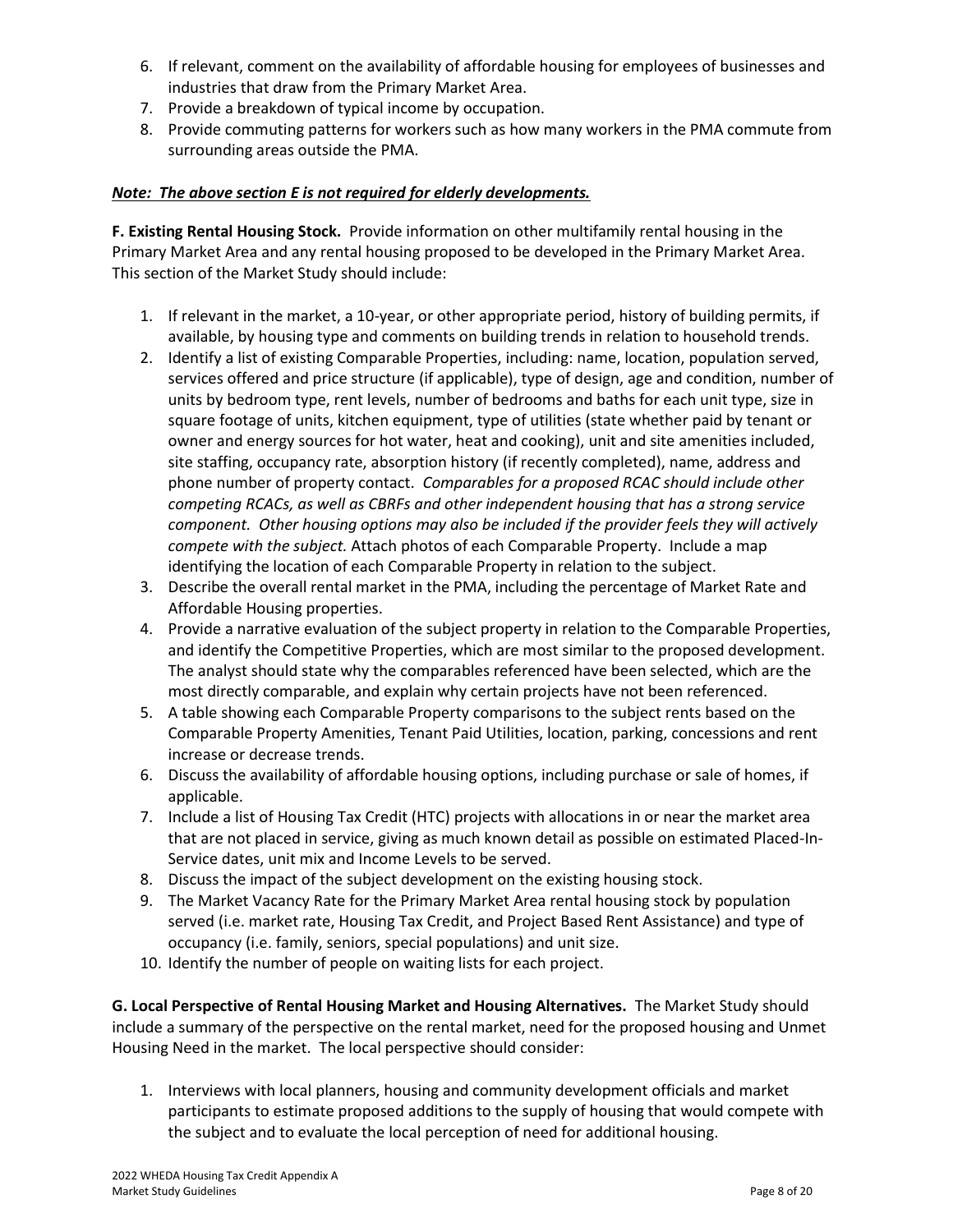- 2. Interview local Public Housing Authority (PHA) officials and seek comment on need for housing and possible impact of the proposed development on their housing inventory and waiting lists for assisted housing. Include a statement on the number and availability of Housing Choice Vouchers and the number and types of households on the waiting lists for Housing Choice Vouchers. Compare subject's proposed rents to local payment standards or median rents.
- 3. Provide a summary of the comments from area apartment managers, particularly at comparable HTC projects, regarding the need for the proposed subject project.

### **H. Demand Analysis.**

- 1. Provide a detailed analysis of the income levels of the potential tenants for the proposed units. State and support the minimum household income used for total housing expenses to set the lower limit of the targeted household income range. The rent-to-income ratio for establishing minimum income requirements is 35% for the family developments and 40% for the senior developments. The maximum income limit should be derived by taking 1.5 persons per bedroom, except for age restricted properties which should use the two-person income limit.
- 2. Derive a Market Rent and an achievable rent and then compare them to the developer's proposed rent. Quantify and discuss Market Advantage of the subject and impact on Marketability.
- 3. Calculate the Capture Rate for each Income Limit in the subject property incorporating any restrictions such as age, income, living in Substandard Conditions, renters versus home owners, household sizes, etc.
- 4. Calculate the Penetration Rate that includes all competitive properties.
- 5. Define and justify the Absorption Period and Absorption Rate for the subject property.
- 6. Project and explain any future changes in the housing stock within the market area.
- 7. Identify risks (i.e. Competitive Properties which may come on line at the same time as the subject property; declining population in the PMA, etc.), unusual conditions and mitigating circumstances. Evaluate need for voucher support or HUD contracts.
- 8. Provide statement on viability of the development based on the analysis factors defined above.
- 9. Provide documentation and descriptions that show the methodology for calculations in the analysis section and relate the conclusions to the data.

### **Only households above age 65 should be considered for senior developments for the above analysis.**

### **I. Other Requirements**

- 1. Date report was prepared, date of inspection and name and telephone number of analyst preparing study;
- 2. Certification of no identity of interest between the analyst and the entity for whom the report is prepared including the sponsor, developer or owner of the proposed development;
- 3. Certification that recommendations and conclusions are based solely on professional opinion and best efforts;
- 4. Statement of qualifications;
- 5. List of sources for data in the Market Study;
- 6. Append current utility allowance schedule (or utility company provider letters).

### **III. Additional Work**

The documentation and analysis outlined previously in section II constitutes the entire content for a Market Study. WHEDA may desire a market analyst to provide additional information beyond the basic scope of the Market Study. Any costs associated with additional documentation or analysis beyond the scope of the Market Study shall be paid by the applicant.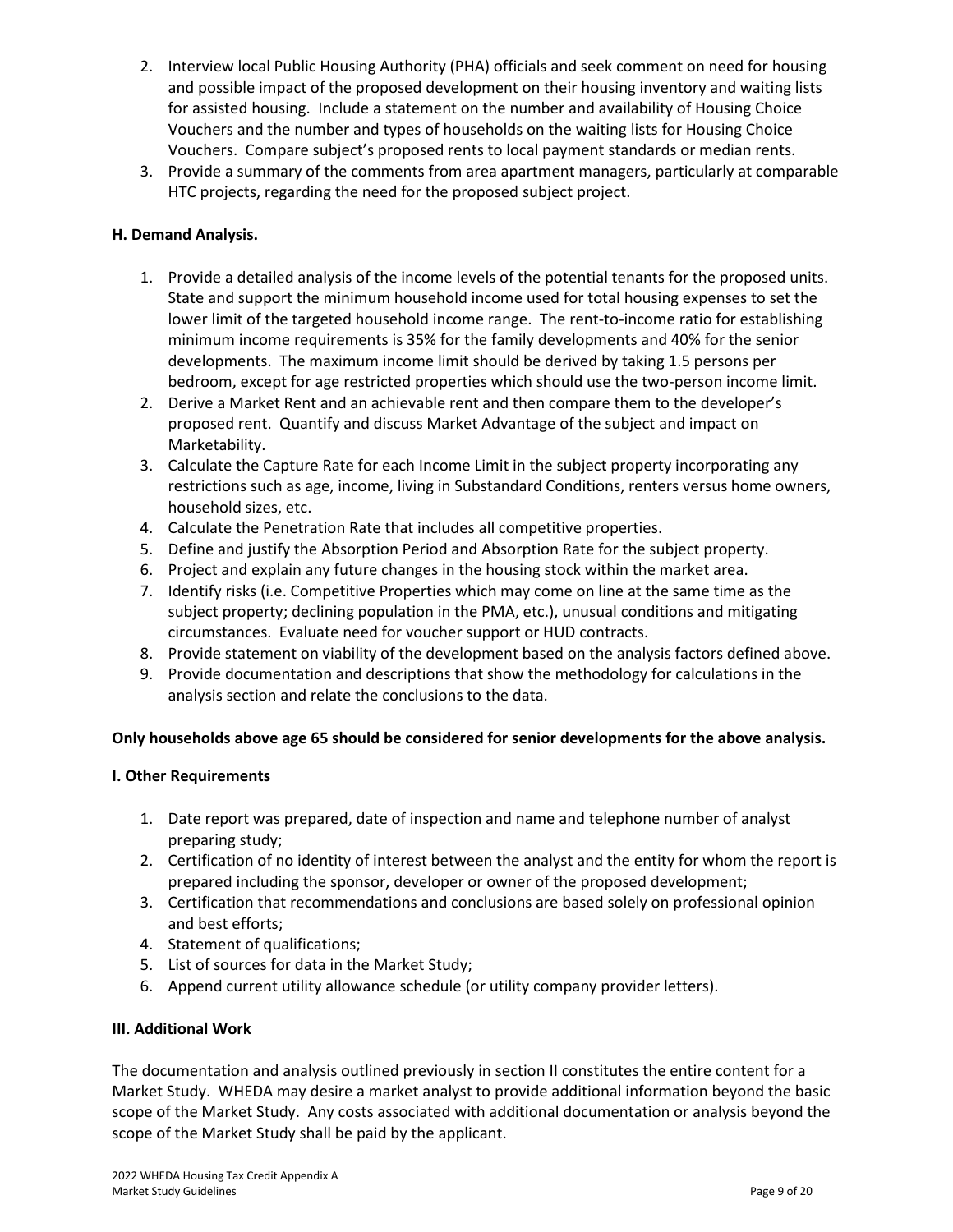### <span id="page-9-0"></span>**I. Purpose**

The purpose of these guidelines is to provide standardized terminology and content for Market Studies of affordable rental housing – acquisition/rehab - prepared for WHEDA. The standards outline the content, data, analysis and conclusions to be included in Market Studies for preservation rental housing. These guidelines do not establish the format or presentation for the report. The Market Study Terminology is included at the end of Appendix A.

### **II. Content**

**A. Executive Summary.** Each market study should include a concise summary of the data, analysis and conclusions, including the following:

- 1. A concise description of the site and the immediately surrounding area.
- 2. A brief summary of the project and the type of subsidy program(s) affecting the property.
- 3. Description of program income limits and rent limitations, and analysis of where current and proposed subsidized rents are relative to market level.
- 4. Description of the proposed rehab including list of improvements as well as dollar amount per unit to be spent on rehab, with analysis of whether:
	- 1. proposed rehab supports post-rehab rent increases
	- 2. tenants will be displaced, and the plan regarding temporary relocation
- 5. A three year description (table format) of the property's occupancy/vacancy must be presented.
- 6. An analysis of the income qualification of existing residents with the proposed rent changes.
- 7. Precise statement of key conclusions reached by the analyst.
- 8. Precise statement of analyst's opinion of Market Feasibility including the prospect for long term performance of the property given housing and demographic trends and economic factors.
- 9. Provide recommendations and/or suggest modifications to the proposed preservation project.
- 10. Provide a summary of market related strengths and/or weaknesses which may influence the subject development's Marketability, including compatibility with surrounding uses, the appropriateness of the subject property's location, unit sizes and configuration, rent levels, amenities, and number of units.
- 11. A summary of positive and negative attributes and issues that will affect the property's performance and points that will mitigate or reduce any negative attributes.

**B. Project Description.** The market study should include a project description to show the analyst's understanding of the project at the point in time the market study is undertaken. The project description should include:

- 1. Proposed number of units by: number of bedrooms and baths, income limit as a percent of AMI, unit size in square feet, utility allowances for Tenant Paid Utilities, proposed rents, and Target Population, including income restrictions and any special needs set-asides.
- 2. The utilities expected to be paid by tenants and energy sources for tenant paid hot water, heat, cooking;
- 3. Identification of any existing assisted housing program at the property such as Section 8, Section 202, Section 811, BMIR, Section 236, etc, as well as current occupancy levels, current rents and proposed rents. A brief profile of current occupants should be provided that includes typical income, household size, age, etc.
- 4. Developer's projected dates for rehab start, completion and lease-up, if applicable.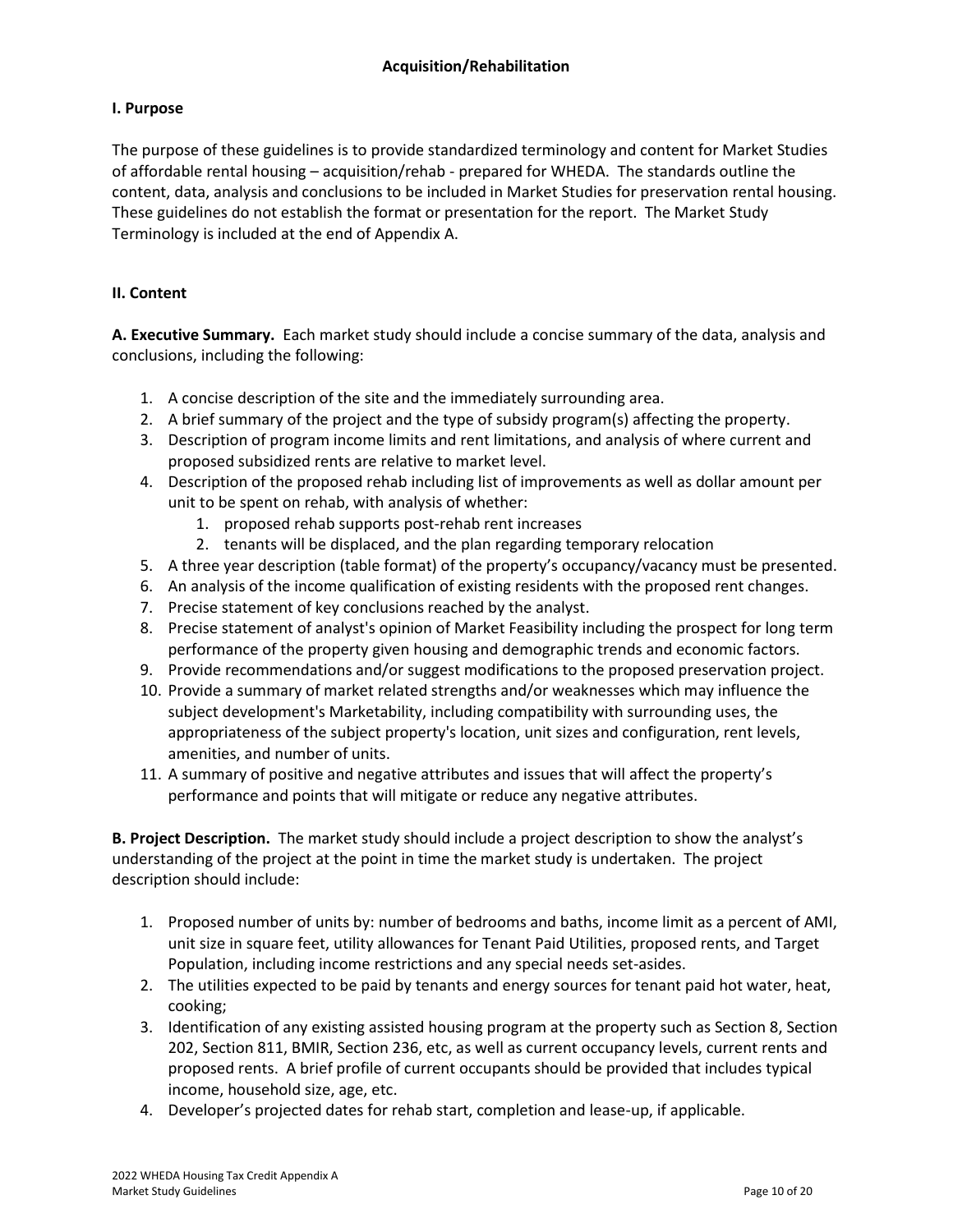- 5. Description of the existing buildings, design (walk-up, elevator, etc.), and number of stories, unit and common amenities, site amenities and parking. Provide a description of the methodology for the rehabilitation and the scope of work. The status or date of architectural plans and name of the architect should be referenced. If available, a copy of the floor plans and elevations should be evaluated by the market analyst and included as an attachment to the report.
- 6. If occupancy has averaged less than 90% over the last 12 months, address any of the issues identified as contributing to this.

## **C. Location and Market Area Definition**

- 1. Define the Primary (PMA) Market Area including a map that clearly delineates the areas and an explanation of the basis for the boundaries of the PMA. This discussion should include information from the subject property such as analysis of rent roll and traffic report, as well as an interview with the management agent at the subject property. Identify PMA boundaries by census tracts, jurisdictions, street names, or other geography forming the boundaries. Also, define the larger geographic area in which the PMA is located (i.e. city, county, MSA, etc.). The use of concentric circles as a market area is not permitted. A list of census tracts included in the primary market area should be included.
- 2. Provide a written narrative detailing the rationale for the primary market area. This narrative should address any specific issues with the market area including the exclusion or nearby areas or justification for geographically large market areas.
- 3. Provide a brief description of the site characteristics including its size, shape, general topography and vegetation and proximity to adverse conditions.
- 4. Provide photographs of the site and neighborhood including adjoining land uses, and a map clearly identifying the location of the project and the closest transportation linkages, shopping, schools, medical services, public transportation, places of worship, and other services such as libraries, community centers, banks, etc. In situations where it is not feasible to show all the categories on a map, the categories may be addressed in the narrative.
- 5. Discuss any site nuisances that have or may impact marketability of the project.

### **D. Population and Households**

- 1. Provide total population, age and income target data for the Primary Market Area using the 1990 Census, 2010 Census, current year estimates, and a five year projection using reputable sources such as Claritis, Local Planning, COG, etc. Data from other legitimate studies, such as Claritas, CACI and similar demographic information companies, with detail on Household size, tenure, age and other relevant categories may be provided. Indicate the source for all data, provide a methodology for estimates and provide an analysis of trends indicated by the data.
- 2. Provide a breakdown of Households by tenure for 2000 Census, 2010 Census, current year and five year projection.

**E. Existing Rental Housing Stock.** Provide information on other multifamily rental housing in the Primary Market Area and any rental housing proposed to be developed in the Primary Market Area. This section of the Market Study should include:

1. Identify a list of existing Comparable Properties, including: name, location, population served, type of design, age and condition, number of units by bedroom type, rent levels, number of bedrooms and baths for each unit type, size in square footage of units, kitchen equipment, type of utilities (state whether paid by tenant or owner and energy sources for hot water, heat and cooking), unit and site amenities included, site staffing, occupancy rate, absorption history (if recently completed), name, address and phone number of property contact. Attach photos of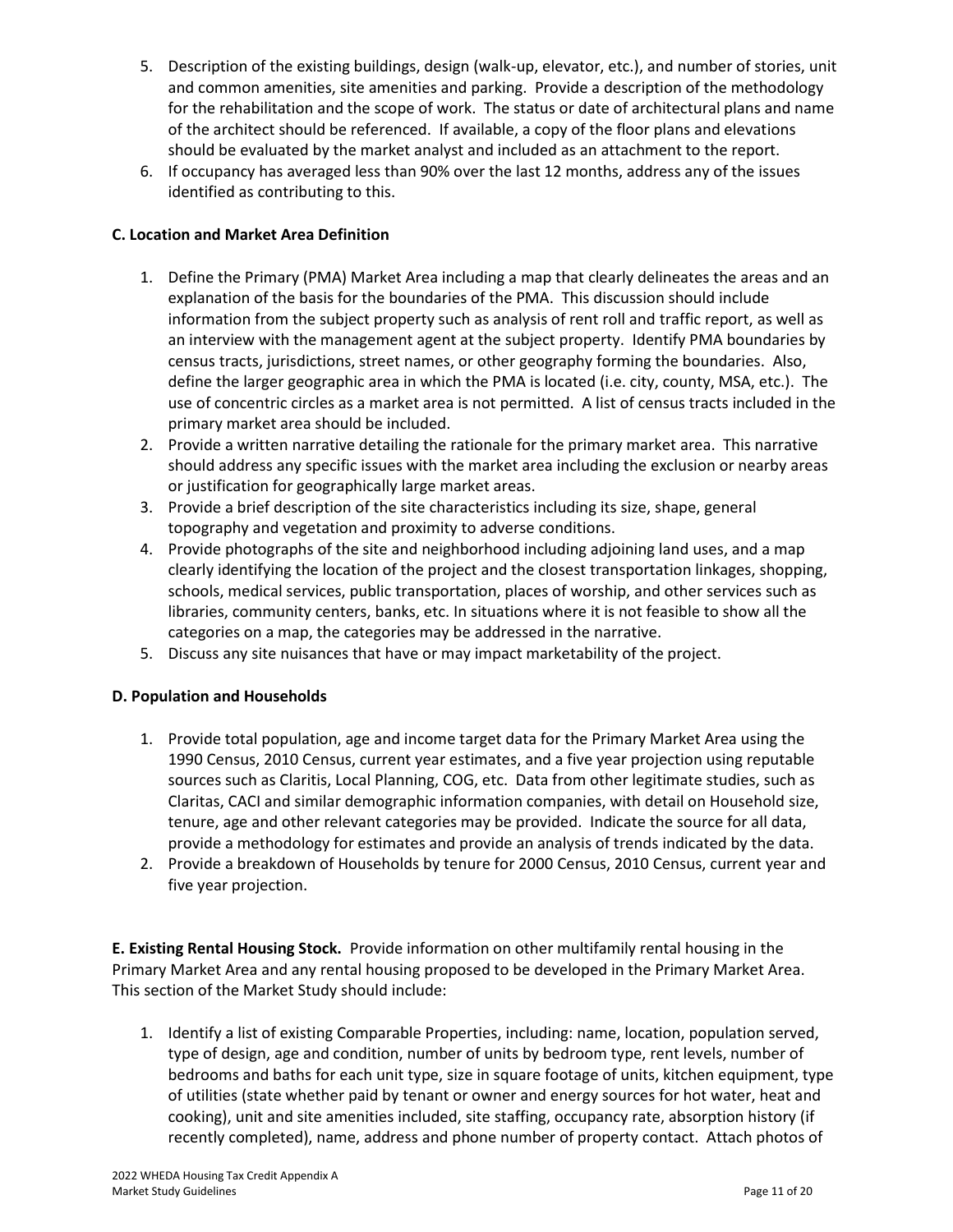each Comparable Property. Include a map identifying the location of each Comparable Property in relation to the subject.

- 2. Describe the overall rental market in the PMA, including the percentage of Market Rate and Affordable Housing properties.
- 3. Provide a narrative evaluation of the subject property in relation to the comparable properties, and identify the competitive properties, which are most similar to the proposed development. The analyst should state why the comparables referenced have been selected, which are the most directly comparable, and explain why certain projects have not been referenced.
- 4. A table showing each Comparable Property comparisons to the subject rents based on the Comparable Property Amenities, Tenant Paid Utilities, location, parking, concessions and rent increase or decrease trends.
- 5. Include a list of HTC projects with allocations in or near the market area that are not placed in service, giving as much known detail as possible on estimated Placed-In-Service dates, unit mix and Income Levels to be served.
- 6. The Market Vacancy Rate for the Primary Market Area rental housing stock by population served (i.e. market rate, Housing Tax Credit, and Project Based Rent Assistance) and type of occupancy (i.e. family, seniors, special populations) and unit size.
- 7. Identify the number of people on waiting lists for each project.

### **F. Demand Analysis.**

- 1. Provide a detailed analysis of the income levels of the potential tenants for the proposed units. State and support the minimum household income used for total housing expenses to set the lower limit of the targeted household income range. If required, provide an analysis based on the regulating agency's requirements.
- 2. Evaluate the demand in two ways: one as a tax credit project only without any subsidy, and other as if the project was to retain its current subsidy if applicable.
- 3. Derive a Market Rent and an achievable rent and then compare them to the developer's postrehab proposed rent.
- 4. Project and explain any future changes in the housing stock within the market area.
- 5. Identify risks (i.e. Competitive Properties which may come on line; declining population in the PMA, etc.), unusual conditions and mitigating circumstances. Evaluate need for voucher support or HUD contracts.

### **G. Other Requirements**

- 1. Date report was prepared, date of inspection and name and telephone number of analyst preparing study;
- 2. Certification of no identity of interest between the analyst and the entity for whom the report is prepared;
- 3. Certification that recommendations and conclusions are based solely on professional opinion and best efforts;
- 4. Statement of qualifications;
- 5. List of sources for data in the Market Study;
- 6. Append current utility allowance schedule (or utility company provider letters).

### **III. Additional Work**

The documentation and analysis outlined previously in section II constitutes the entire content for a Market Study. WHEDA may desire a market analyst to provide additional information beyond the basic scope of the Market Study. Any costs associated with additional documentation or analysis beyond the scope of the Market Study shall be paid by the applicant.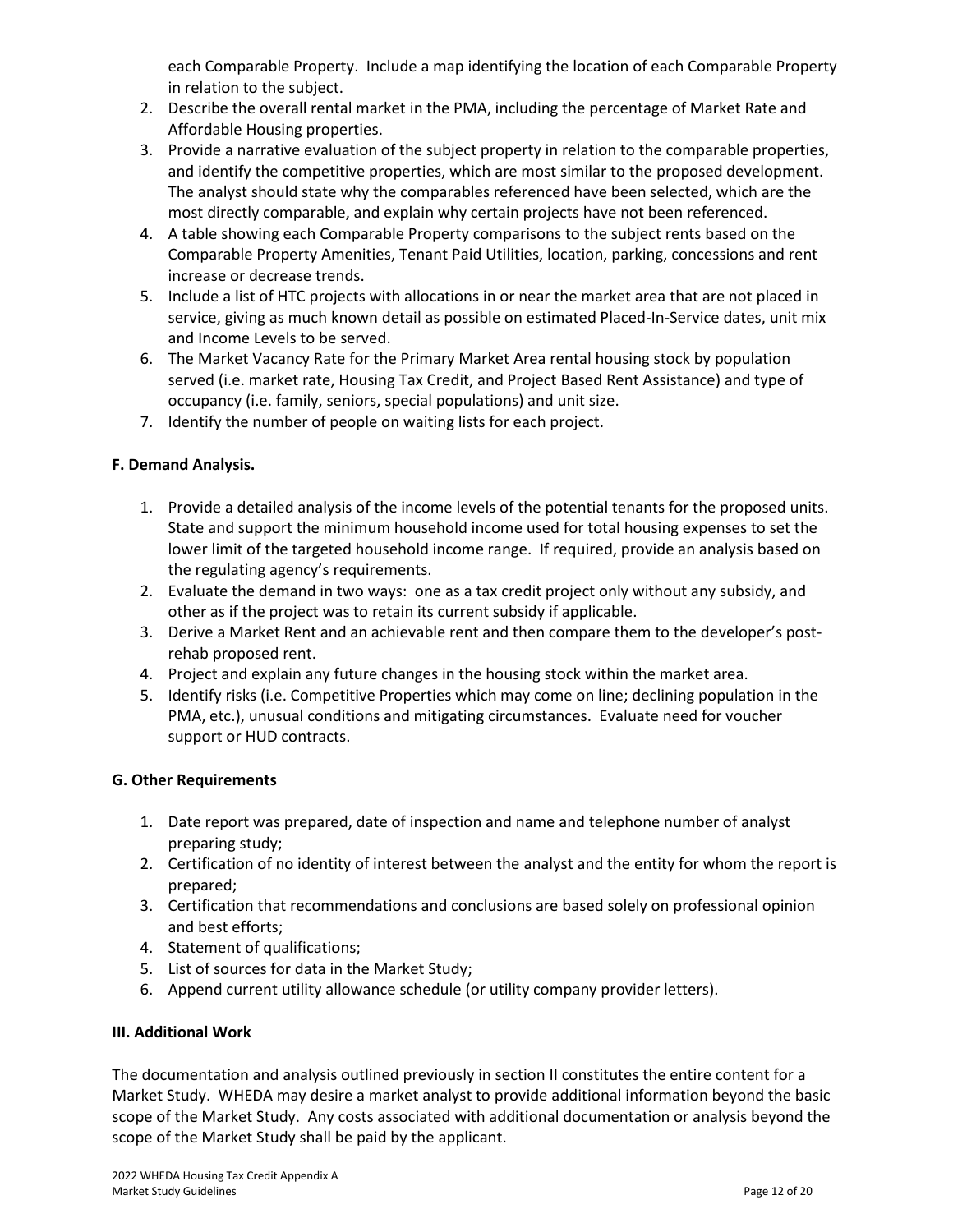# **Market Study Terminology**

<span id="page-12-0"></span>

| <b>Terminology</b>                                  | <b>Definition</b>                                                                                                                                                                                                                                                                                                                                                                                                                                                                                                                                       |
|-----------------------------------------------------|---------------------------------------------------------------------------------------------------------------------------------------------------------------------------------------------------------------------------------------------------------------------------------------------------------------------------------------------------------------------------------------------------------------------------------------------------------------------------------------------------------------------------------------------------------|
| <b>Absorption Period</b>                            | The period of time necessary for a newly constructed or renovated<br>property to achieve the Stabilized Level of Occupancy. The Absorption<br>Period begins when the first certificate of occupancy is issued and<br>ends when the last unit to reach the Stabilized Level of Occupancy has<br>a signed lease. Assumes a typical pre-marketing period, prior to the<br>issuance of the certificate of occupancy, of about three to six months.<br>The month that leasing is assumed to begin should accompany all<br>absorption estimates.              |
| <b>Absorption Rate</b>                              | The average number of units rented each month during the<br>Absorption Period.                                                                                                                                                                                                                                                                                                                                                                                                                                                                          |
| <b>Acceptable Rent Burden</b>                       | The rent-to-income ratio used to qualify tenants for both income-<br>restricted and non-income restricted units. The Acceptable Rent<br>Burden varies depending on the requirements of funding sources,<br>government funding sources, target markets, and local conditions.                                                                                                                                                                                                                                                                            |
| <b>Affordable Housing</b>                           | Housing where the tenant Household pays no more than 30 percent<br>of its annual income on Gross Rent.                                                                                                                                                                                                                                                                                                                                                                                                                                                  |
| <b>Amenity</b>                                      | Tangible or intangible benefits offered to a tenant at no fee, typically<br>on-site recreational facilities or planned programs, services and<br>activities.                                                                                                                                                                                                                                                                                                                                                                                            |
| <b>Annual Demand</b>                                | The total estimated demand present in the market in any one year for<br>the type of units proposed.                                                                                                                                                                                                                                                                                                                                                                                                                                                     |
| <b>Area Median Income (AMI)</b>                     | 100% of the gross median Household income for a specific<br>Metropolitan Statistical Area, county or non-metropolitan area<br>established annually by HUD.                                                                                                                                                                                                                                                                                                                                                                                              |
| <b>Assisted Housing</b>                             | Housing where the monthly costs to the tenants are subsidized by<br>federal, state or other programs.                                                                                                                                                                                                                                                                                                                                                                                                                                                   |
| <b>Attached Housing</b>                             | Two or more dwelling units connected with party walls (e.g.<br>townhouses or flats).                                                                                                                                                                                                                                                                                                                                                                                                                                                                    |
| <b>Basic Rent</b>                                   | The minimum monthly rent that tenants who do not have rental<br>assistance pay to lease units developed through the USDA-RD Section<br>515 Program, the HUD Section 236 Program and HUD Section<br>223(d)(3) Below Market Interest Rate Program. The Basic Rent is<br>calculated as the amount of rent required to operate the property,<br>maintain debt service on a subsidized mortgage with a below-market<br>interest rate, and provide a return on equity to the developer in<br>accordance with the regulatory documents governing the property. |
| <b>Below Market Interest Rate</b><br>Program (BMIR) | Program targeted to renters with income not exceeding 80% of area<br>median income by limiting rents based on HUD's BMIR Program<br>requirements and through the provision of an interest reduction<br>contract to subsidize the market interest rate to a below-market rate.<br>Interest rates are typically subsidized to effective rates of one percent<br>or three percent.                                                                                                                                                                         |
| <b>Capture Rate</b>                                 | The percentage of age, size, and income qualified renter Households<br>in the Primary Market Area that the property must capture to achieve<br>the Stabilized Level of Occupancy. Funding agencies may require<br>restrictions to the qualified Households used in the calculation                                                                                                                                                                                                                                                                      |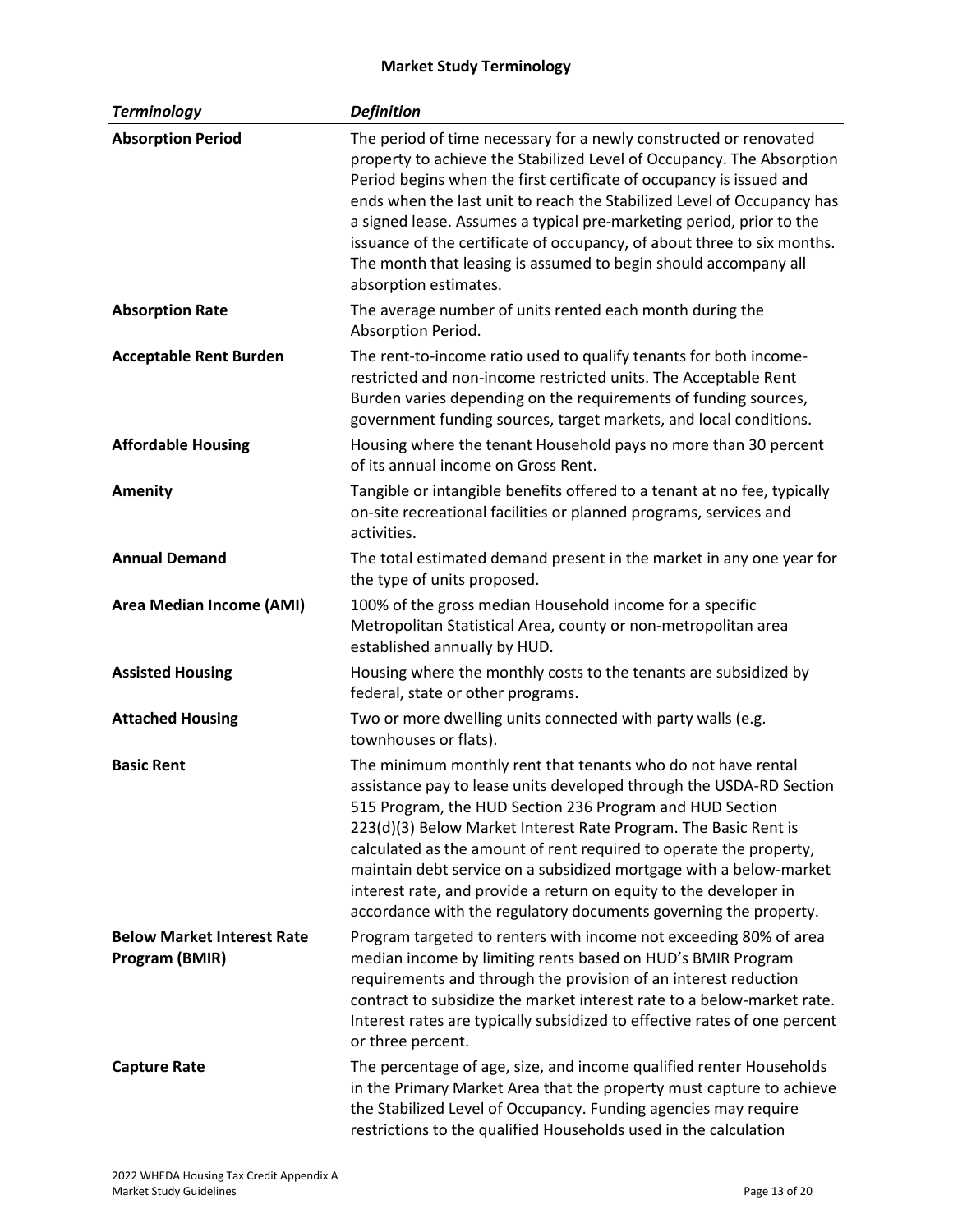|                                                          | including age, income, living in substandard housing, mover-ship and<br>other comparable factors. The Capture Rate is calculated by dividing<br>the total number of units at the property by the total number of age,<br>size and income qualified renter Households in the Primary Market<br>Area. See Penetration Rate for rate for entire market area.                                                                                                                                                                                                        |
|----------------------------------------------------------|------------------------------------------------------------------------------------------------------------------------------------------------------------------------------------------------------------------------------------------------------------------------------------------------------------------------------------------------------------------------------------------------------------------------------------------------------------------------------------------------------------------------------------------------------------------|
| <b>Census Tract</b>                                      | A small, relatively permanent statistical subdivision delineated by a<br>local committee of census data users for the purpose of presenting<br>data. Census tract boundaries normally follow visible features, but<br>may follow governmental unit boundaries and other non-visible<br>features; they always nest within counties. They are designed to be<br>relatively homogeneous units with respect to population<br>characteristics, economic status, and living conditions at the time of<br>establishment. Census tracts average about 4,000 inhabitants. |
| <b>Central Business District (CBD)</b>                   | The center of commercial activity within a town or city; usually the<br>largest and oldest concentration of such activity.                                                                                                                                                                                                                                                                                                                                                                                                                                       |
| <b>Community Development</b><br><b>Corporation (CDC)</b> | Entrepreneurial institution combining public and private resources to<br>aid in the development of socio-economically disadvantaged areas.                                                                                                                                                                                                                                                                                                                                                                                                                       |
| <b>Comparable Property</b>                               | A property that is representative of the rental housing choices of the<br>subject's Primary Market Area and that is similar in construction, size,<br>amenities, or age. Generally used to derive market rent.                                                                                                                                                                                                                                                                                                                                                   |
| <b>Competitive Property</b>                              | A property that is comparable to the subject and that competes at<br>nearly the same rent levels, and tenant profile, such as age, family or<br>income. Generally used to derive market rent.                                                                                                                                                                                                                                                                                                                                                                    |
| Concession                                               | Discount given to a prospective tenant to induce the tenant to sign a<br>lease. Concessions typically are in the form of reduced rent or free<br>rent for a specific lease term, or for free amenities which are normally<br>charged separately (i.e. washer/dryer, parking).                                                                                                                                                                                                                                                                                    |
| Condominium                                              | A form of joint ownership and control of property in which specified<br>volumes of space (for example, apartments) are owned individually<br>while the common elements of the property (for example, outside<br>walls) are owned jointly.                                                                                                                                                                                                                                                                                                                        |
| <b>Contract Rent</b>                                     | 1. The actual monthly rent payable by the tenant, including any rent<br>subsidy paid on behalf of the tenant, to the owner, inclusive of all<br>terms of the lease. (HUD & RD) 2. The monthly rent agreed to<br>between a tenant and a landlord (Census).                                                                                                                                                                                                                                                                                                        |
| <b>Demand</b>                                            | The total number of households in a defined market area that would<br>potentially move into proposed new or renovated housing units.<br>These households must be of the appropriate age, income, tenure<br>and size for a specific proposed development. Components of<br>demand vary and can include household growth; turnover, those<br>living in substandard conditions, rent over-burdened households, and<br>demolished housing units. Demand is project specific.                                                                                         |
| <b>Difficult Development Area</b><br>(DDA)               | An area designated by HUD as an area that has high construction,<br>land, and utility costs relative to the Area Median Gross Income. A<br>project located in a DDA and utilizing the Housing Tax Credit may<br>qualify for up to 130% of eligible basis for the purpose of calculating<br>the Tax Credit allocation.                                                                                                                                                                                                                                            |
| <b>Detached Housing</b>                                  | A freestanding dwelling unit, typically single-family, situated on its<br>own lot.                                                                                                                                                                                                                                                                                                                                                                                                                                                                               |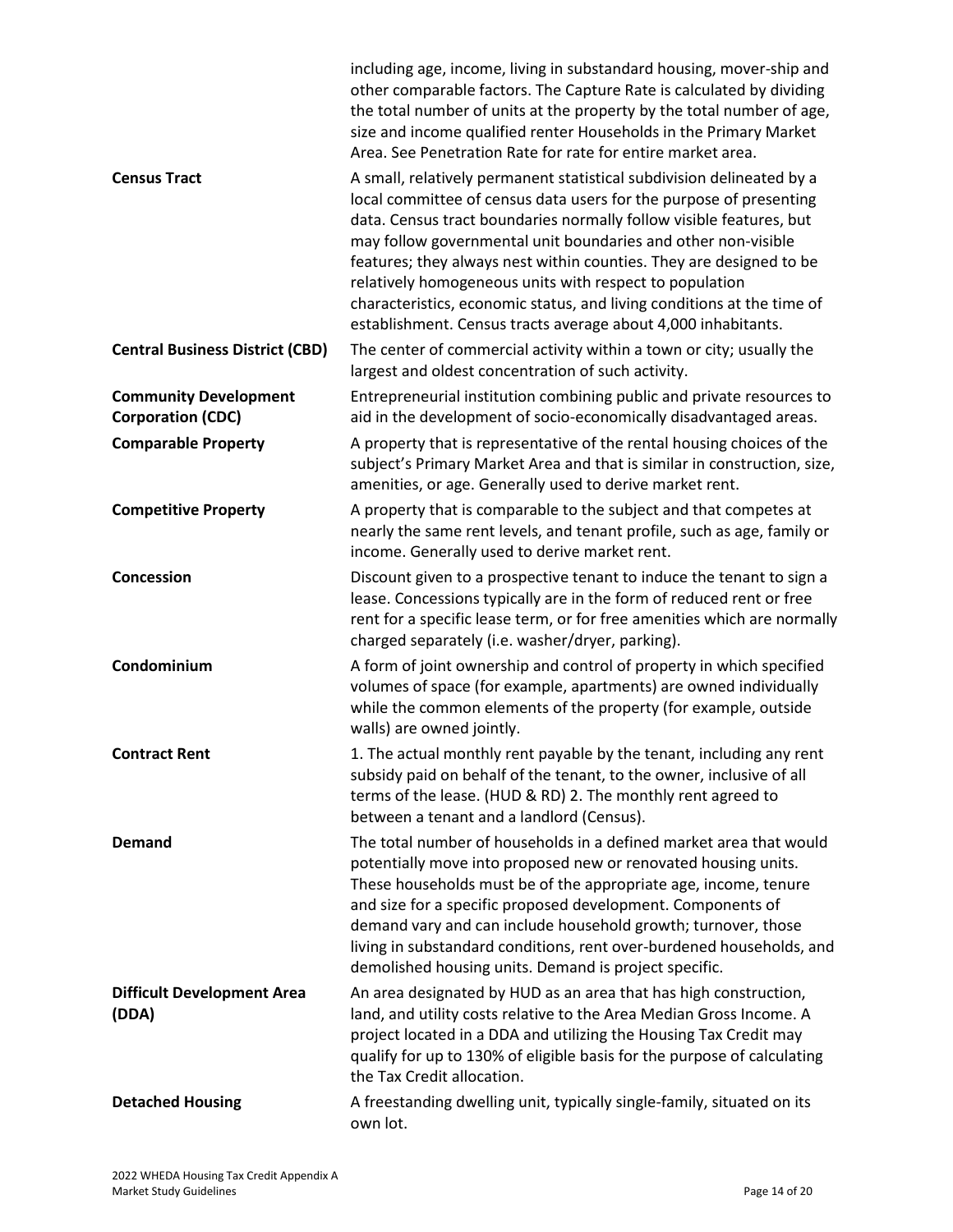| <b>Effective Rents</b>                               | Contract Rent less concessions.                                                                                                                                                                                                                                                                                                                                                                                                                                                                                                                                                          |
|------------------------------------------------------|------------------------------------------------------------------------------------------------------------------------------------------------------------------------------------------------------------------------------------------------------------------------------------------------------------------------------------------------------------------------------------------------------------------------------------------------------------------------------------------------------------------------------------------------------------------------------------------|
| <b>Elderly or Senior Housing</b>                     | Housing where (1) all the units in the property are restricted for<br>occupancy by persons 62 years of age or older or (2) at least 80% of<br>the units in each building are restricted for occupancy by Households<br>where at least one Household member is 55 years of age or older and<br>the housing is designed with amenities and facilities designed to meet<br>the needs of senior citizens.                                                                                                                                                                                    |
| <b>Extremely Low Income</b>                          | Person or Household with income below 30% of Area Median Income<br>adjusted for Household size.                                                                                                                                                                                                                                                                                                                                                                                                                                                                                          |
| <b>Fair Market Rent (FMR)</b>                        | The estimates established by HUD of the Gross Rents (Contact Rent<br>plus Tenant Paid Utilities) needed to obtain modest rental units in<br>acceptable condition in a specific county or metropolitan statistical<br>area. HUD generally sets FMR so that 40% of the rental units have<br>rents below the FMR. In rental markets with a shortage of lower<br>priced rental units HUD may approve the use of Fair Market Rents<br>that are as high as the 50 <sup>th</sup> percentile of rents.                                                                                           |
| <b>Garden Apartments</b>                             | Apartments in low-rise buildings (typically two to four stories) that<br>feature low density, ample open-space around buildings, and on-site<br>parking.                                                                                                                                                                                                                                                                                                                                                                                                                                 |
| <b>Gross Rent</b>                                    | The monthly housing cost to a tenant which equals the Contract Rent<br>provided for in the lease plus the estimated cost of all Tenant Paid<br>Utilities.                                                                                                                                                                                                                                                                                                                                                                                                                                |
| <b>High-rise</b>                                     | A residential building having more than ten stories.                                                                                                                                                                                                                                                                                                                                                                                                                                                                                                                                     |
| Household                                            | One or more people who occupy a housing unit as their usual place of<br>residence.                                                                                                                                                                                                                                                                                                                                                                                                                                                                                                       |
| <b>Household Trends</b>                              | Changes in the number of Households for a particular area over a<br>specific period of time, which is a function of new Household<br>formations (e.g. at marriage or separation) and changes in average<br>Household size.                                                                                                                                                                                                                                                                                                                                                               |
| <b>Housing Unit</b>                                  | House, apartment, mobile home, or group of rooms used as a<br>separate living quarters by a single household.                                                                                                                                                                                                                                                                                                                                                                                                                                                                            |
| <b>Housing Choice Voucher</b><br>(Section 8 Program) | Federal rent subsidy program under Section 8 of the U.S. Housing Act,<br>which issues rent vouchers to eligible Households to use in the<br>housing of their choice. The voucher payment subsidizes the<br>difference between the Gross Rent and the tenant's contribution of<br>30% of adjusted income, (or 10% of gross income, whichever is<br>greater). In cases where 30% of the tenants' income is less than the<br>utility allowance, the tenant will receive an assistance payment. In<br>other cases, the tenant is responsible for paying his share of the rent<br>each month. |
| <b>Housing Finance Agency (HFA)</b>                  | State or local agencies responsible for financing housing and<br>administering Assisted Housing programs.                                                                                                                                                                                                                                                                                                                                                                                                                                                                                |
| <b>Housing Tax Credit</b>                            | A program to generate equity for investment in affordable rental<br>housing authorized pursuant to Section 42 of the Internal Revenue<br>Code, as amended. The program requires that a certain percentage of<br>units built be restricted for occupancy to households earning 60% or<br>less of Area Median Income, and that the rents on these units be<br>restricted accordingly.                                                                                                                                                                                                      |
| <b>HUD Section 202 Program</b>                       | Federal Program, which provides direct capital assistance (i.e. grant)                                                                                                                                                                                                                                                                                                                                                                                                                                                                                                                   |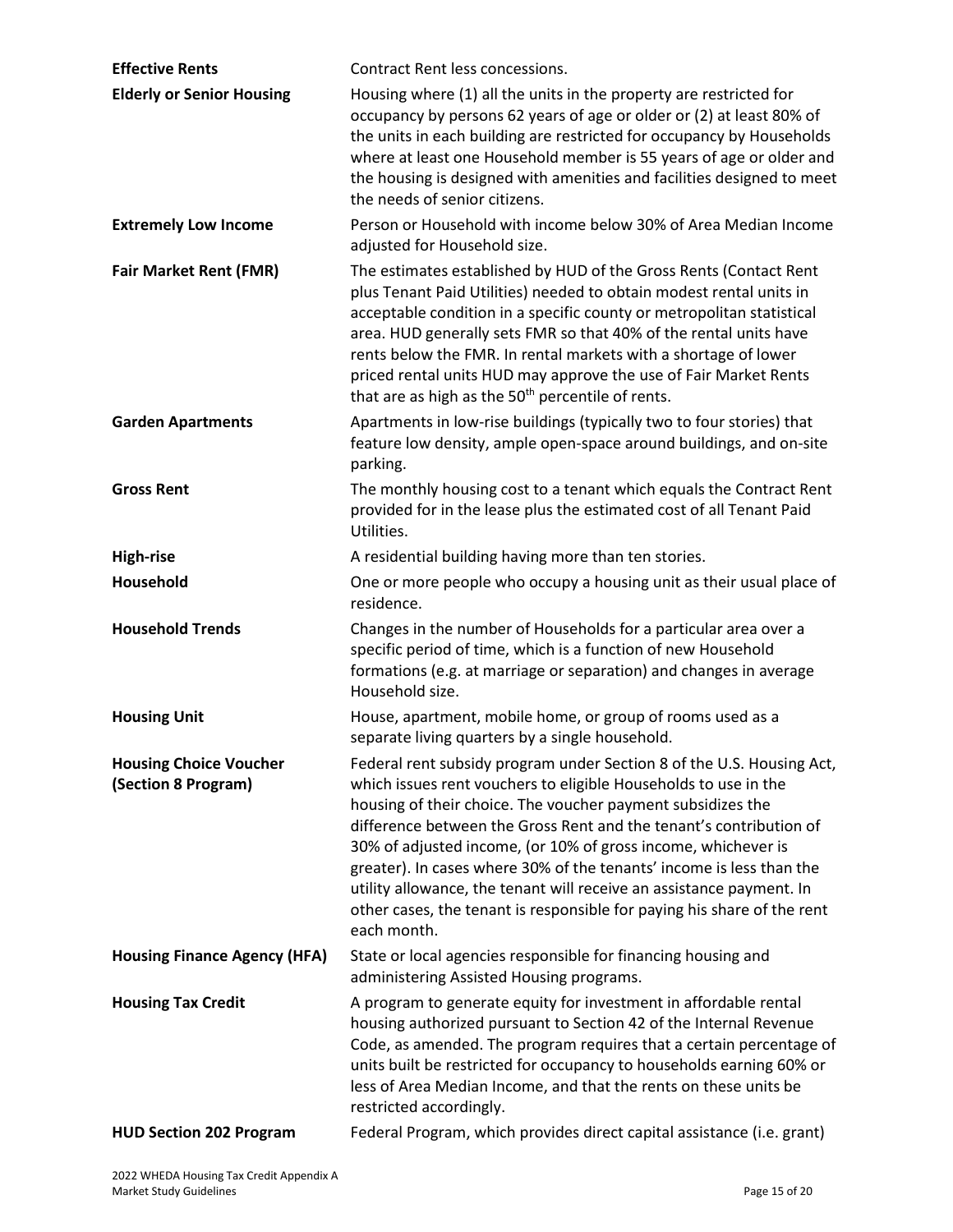|                                              | and operating or rental assistance to finance housing designed for<br>occupancy by elderly households who have income not exceeding<br>50% of Area Median Income. The program is limited to housing<br>owned by 501(c)(3) nonprofit organizations or by limited partnerships<br>where the sole general partner is a 501(c)(3) nonprofit organization.<br>Units receive HUD project based rental assistance that enables<br>tenants to occupy units at rents based on 30% of tenant income.                                                            |
|----------------------------------------------|-------------------------------------------------------------------------------------------------------------------------------------------------------------------------------------------------------------------------------------------------------------------------------------------------------------------------------------------------------------------------------------------------------------------------------------------------------------------------------------------------------------------------------------------------------|
| <b>HUD Section 811 Program</b>               | Federal program, which provides direct capital assistance and<br>operating or rental assistance to finance housing designed for<br>occupancy by persons with disabilities who have income not<br>exceeding 50% of Area Median Income. The program is limited to<br>housing owned by 501(c)(3) nonprofit organizations or by limited<br>partnerships where the sole general partner is a $501(c)(3)$ nonprofit<br>organization.                                                                                                                        |
| <b>HUD Section 236 Program</b>               | Federal program which provides interest reduction payments for<br>loans which finance housing targeted to Households with income not<br>exceeding 80% of area median income who pay rent equal to the<br>greater of Basic Rent or 30 percent of their adjusted income. All rents<br>are capped at a HUD approved market rent.                                                                                                                                                                                                                         |
| <b>Income Band</b>                           | The range of incomes of Households that can pay a specific rent but<br>do not have more income than is allowed by the Income Limits of a<br>particular housing program. The minimum household income typically<br>is based on a defined Acceptable Rent Burden percentage and the<br>maximum typically is pre-defined by specific programmatic<br>requirements or by general market parameters.                                                                                                                                                       |
| <b>Income Limits</b>                         | Maximum Household income by county or Metropolitan Statistical<br>Area, adjusted for Household size and expressed as a percentage of<br>the Area Median Income for the purpose of establishing an upper<br>limit for eligibility for a specific housing program. Income Limits for<br>federal, state and local rental housing programs typically are<br>established at 30%, 50%, 60% or 80% of AMI. HUD publishes Income<br>Limits each year for 30% median, Very Low Income (50%), and Low-<br>Income (80%), for households with 1 through 8 people. |
| <b>Infrastructure</b>                        | Services and facilities including roads, highways, water, sewerage,<br>emergency services, parks and recreation, etc. Infrastructure includes<br>both public and private facilities.                                                                                                                                                                                                                                                                                                                                                                  |
| Low Income                                   | Person or Household with gross Household income below 80% of Area<br>Median Income adjusted for Household size.                                                                                                                                                                                                                                                                                                                                                                                                                                       |
| <b>Low Rise Building</b>                     | A building with one to three stories                                                                                                                                                                                                                                                                                                                                                                                                                                                                                                                  |
| <b>Market Advantage</b>                      | The difference, expressed as a percentage, between the estimated<br>market rent for an apartment property without income restrictions<br>and the lesser of (a) the owner's proposed rents or (b) the maximum<br>rents permitted by the financing program for the same apartment<br>property.                                                                                                                                                                                                                                                          |
| <b>Market Analysis</b>                       | A study of real estate market conditions for a specific type of<br>property.                                                                                                                                                                                                                                                                                                                                                                                                                                                                          |
| <b>Market Area or Primary Market</b><br>Area | A geographic area from which a property is expected to draw the<br>majority of its residents.                                                                                                                                                                                                                                                                                                                                                                                                                                                         |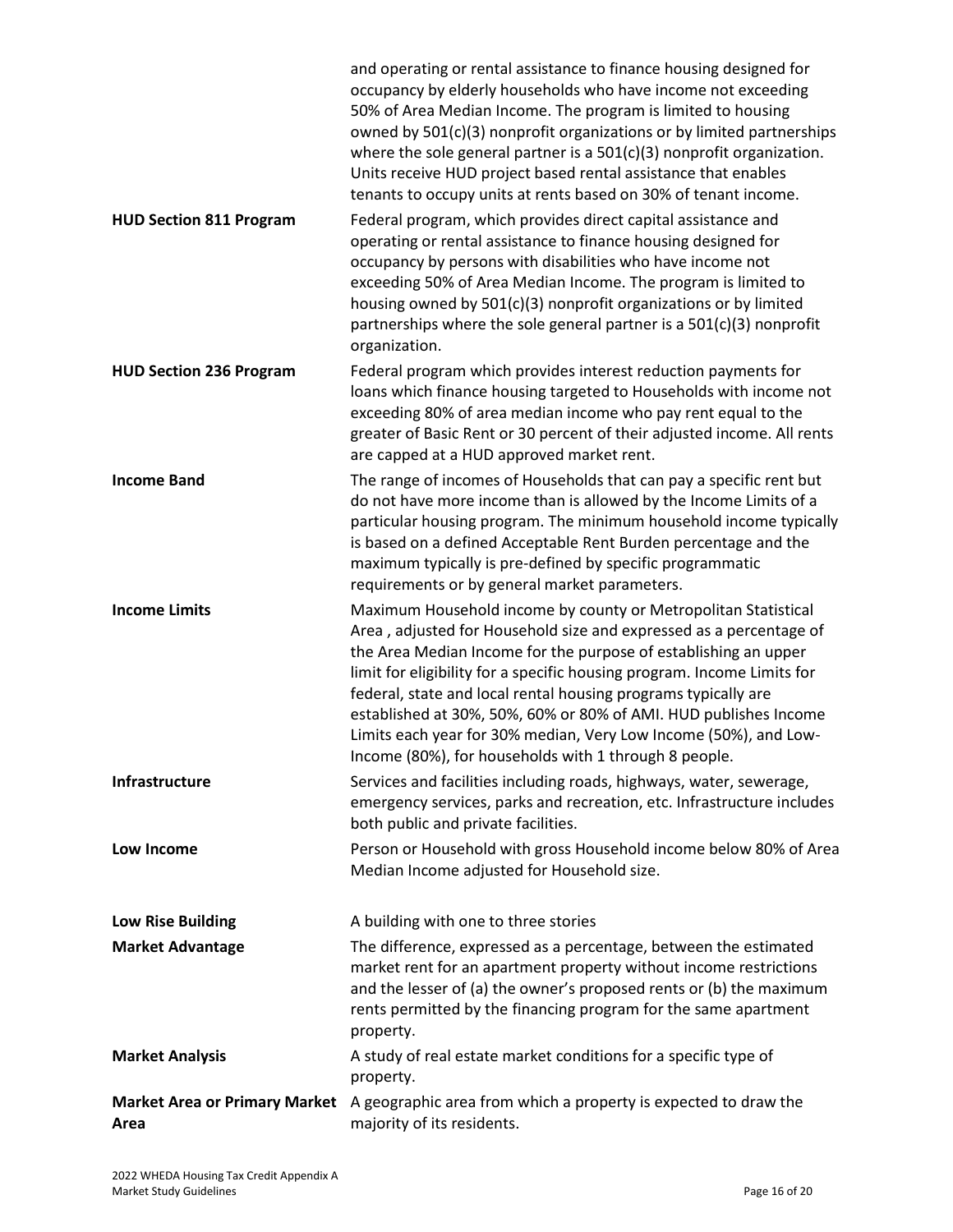| <b>Market Demand</b>                                                       | The total number of households in a defined market area that would<br>potentially move into new or renovated housing units. Market<br>demand is not project specific and refers to the universe of tenure<br>appropriate households, independent of income. The components of<br>market demand are similar to those used in determining demand.                                                                                                                                                                                                                                                                                                                                           |
|----------------------------------------------------------------------------|-------------------------------------------------------------------------------------------------------------------------------------------------------------------------------------------------------------------------------------------------------------------------------------------------------------------------------------------------------------------------------------------------------------------------------------------------------------------------------------------------------------------------------------------------------------------------------------------------------------------------------------------------------------------------------------------|
| <b>Market Rent</b>                                                         | The rent that an apartment, without rent or income restrictions or<br>rent subsidies, would command in the open market considering its<br>location, features and amenities. Market rent should be adjusted for<br>Concessions and owner paid utilities included in the rent.                                                                                                                                                                                                                                                                                                                                                                                                              |
| <b>Market Study</b>                                                        | A comprehensive review of the housing market in a defined market<br>area. A market study can be used to determine the demand for<br>specific proposed development or to examine the overall condition of<br>an area's housing market. Project specific market studies are often<br>used by developers, syndicators, and government entities to<br>determine the appropriateness of a proposed development, whereas<br>market specific market studies are used to determine what housing<br>needs, if any, exist within a specific geography. At a minimum, market<br>studies include a review of location, economic conditions,<br>demographics, and existing and proposed housing stock. |
| <b>Marketability</b>                                                       | The manner in which the subject fits into the market; the relative<br>desirability of a property (for sale or lease) in comparison with similar<br>or competing properties in the area.                                                                                                                                                                                                                                                                                                                                                                                                                                                                                                   |
| <b>Market Vacancy Rate Physical</b><br><b>Market Vacancy Rate Economic</b> | Average number of apartment units in any market which are<br>unoccupied divided by the total number of apartment units in the<br>same Market Area, excluding units in properties which are in the<br>lease-up stage. Percentage of rent loss due to concessions and<br>vacancies.                                                                                                                                                                                                                                                                                                                                                                                                         |
| <b>Metropolitan Statistical Area</b><br>(MSA)                              | A geographic entity defined by the federal Office of Management and<br>Budget for use by federal statistical agencies, based on the concept of<br>a core area with a large population nucleus, plus adjacent<br>communities having a high degree of economic and social integration<br>with that core. Qualification of an MSA requires the presence of a city<br>with 50,000 or more inhabitants, or the presence of an Urbanized<br>Area (UA) and a total population of at least 100,000 (75,000 in New                                                                                                                                                                                 |
|                                                                            | England). The county or counties containing the largest city and<br>surrounding densely settled territory are central counties of the MSA.<br>Additional outlying counties qualify to be included in the MSA by<br>meeting certain other criteria of metropolitan character, such as a<br>specified minimum population density or percentage of the<br>population that is urban.                                                                                                                                                                                                                                                                                                          |
| Mid-rise                                                                   | A building with four to ten stories.                                                                                                                                                                                                                                                                                                                                                                                                                                                                                                                                                                                                                                                      |
| <b>Migration</b>                                                           | The movement of Households from one location or market area to<br>another.                                                                                                                                                                                                                                                                                                                                                                                                                                                                                                                                                                                                                |
| <b>Mixed Income Property</b>                                               | An apartment property containing (1) both income restricted and<br>unrestricted units or (2) units restricted at two or more Income Limits<br>(i.e. Housing Tax Credit property with income limits of 30%, 50% and<br>60%).                                                                                                                                                                                                                                                                                                                                                                                                                                                               |
| <b>Mobility</b>                                                            | The ease with which people move from one location to another.                                                                                                                                                                                                                                                                                                                                                                                                                                                                                                                                                                                                                             |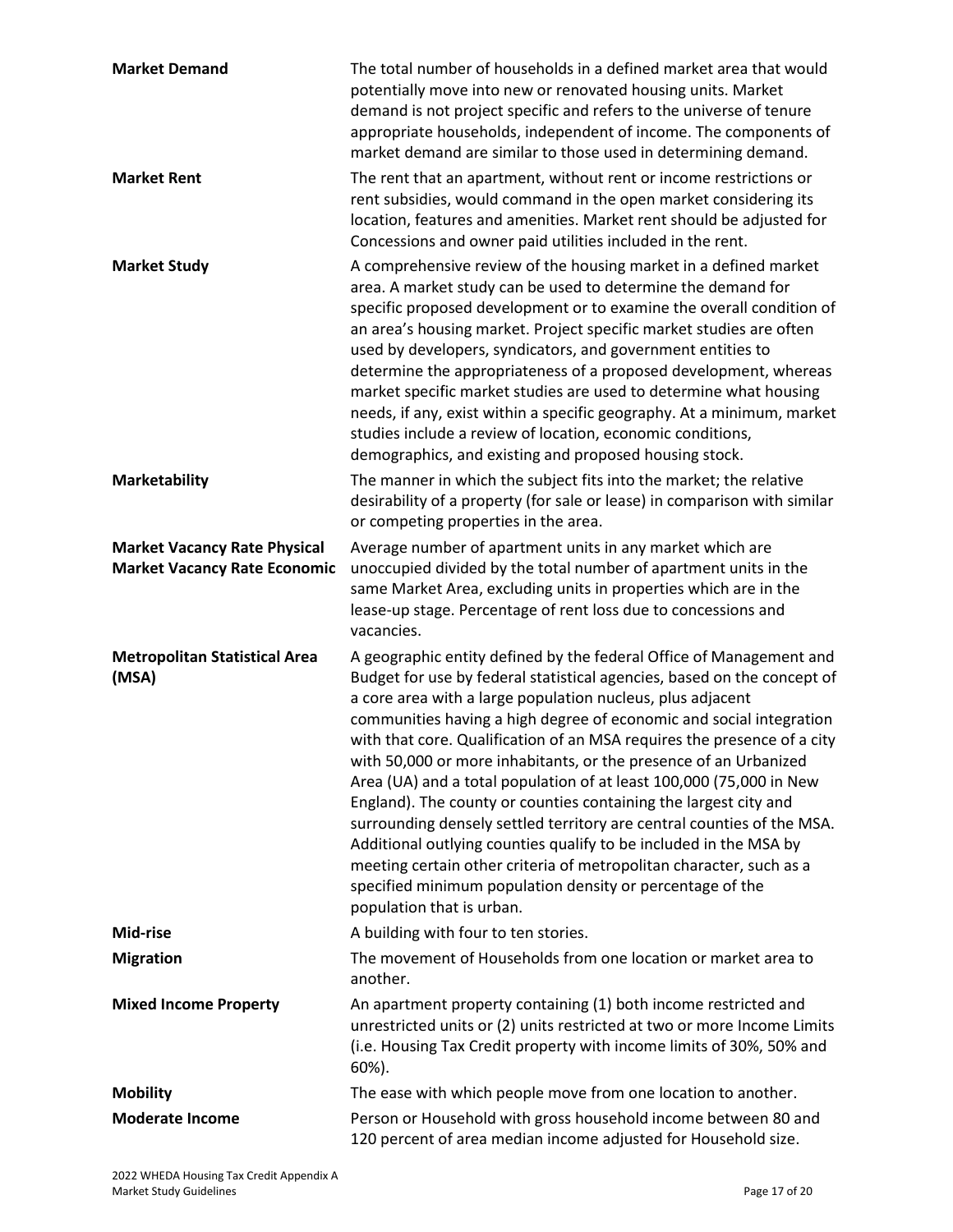| <b>Move-up Demand</b>                                                     | An estimate of how many consumers are able and willing to relocate<br>to more expensive or desirable units, such as tenants who move up<br>from Class C properties to Class B; and Class B tenants that move up<br>to class A properties; and tenants that move from Class C and B<br>properties to a new superior Housing Tax Credit property.                                                                                                                                                                                                                           |
|---------------------------------------------------------------------------|---------------------------------------------------------------------------------------------------------------------------------------------------------------------------------------------------------------------------------------------------------------------------------------------------------------------------------------------------------------------------------------------------------------------------------------------------------------------------------------------------------------------------------------------------------------------------|
| <b>Multi-family</b>                                                       | Structures that contain more than two or more housing units.                                                                                                                                                                                                                                                                                                                                                                                                                                                                                                              |
| Neighborhood                                                              | An area of a city or town with common demographic and economic<br>features that distinguish it from adjoining areas.                                                                                                                                                                                                                                                                                                                                                                                                                                                      |
| Net Rent (also referred to as<br><b>Contract or Lease Rent)</b>           | Gross Rent less Tenant Paid Utilities.                                                                                                                                                                                                                                                                                                                                                                                                                                                                                                                                    |
| <b>Penetration Rate</b>                                                   | The percentage of age and income qualified renter Households in the<br>Primary Market Area that all existing and proposed properties, to be<br>completed within six months of the subject, and which are<br>competitively priced to the subject that must be captured to achieve<br>the Stabilized Level of Occupancy. Funding agencies may require<br>restrictions to the qualified Households used in the calculation<br>including age, income, living in substandard housing, mover ship and<br>other comparable factors. See Capture Rate for property specific rate. |
| <b>Pent-up Demand</b>                                                     | A market in which there is a scarcity of supply and vacancy rates are<br>very low.                                                                                                                                                                                                                                                                                                                                                                                                                                                                                        |
| <b>Population Trends</b>                                                  | Changes in population levels for a particular area over a specific<br>period of time-which is a function of the level of births, deaths, and<br>net migration.                                                                                                                                                                                                                                                                                                                                                                                                            |
| <b>Primary Market Area</b>                                                | See Market Area.                                                                                                                                                                                                                                                                                                                                                                                                                                                                                                                                                          |
| <b>Programmatic Rents</b>                                                 | The proposed rents for a Tax Credit or other income restricted<br>property relative to comparable market rate properties and rents<br>being achieved at another Housing Tax Credit or other income<br>restricted properties in the market. Can be no greater than maximum<br>rents permitted by the HousingTax Credit or other program<br>regulations.                                                                                                                                                                                                                    |
| <b>Project Based Rent Assistance</b>                                      | Rental assistance from a federal, state or local program that is<br>allocated to the property or a specific number of units in the property<br>and is available to each income eligible tenant of the property or an<br>assisted unit.                                                                                                                                                                                                                                                                                                                                    |
| <b>Public Housing or Low Income</b><br><b>Conventional Public Housing</b> | HUD program administered by local (or regional) Housing Authorities<br>which serves Low- and Very-Low Income Households with rent based<br>on the same formula used for HUD Section 8 assistance.                                                                                                                                                                                                                                                                                                                                                                         |
| <b>Qualified Census Tract (QCT)</b>                                       | Any census tract (or equivalent geographic area defined by the<br>Bureau of the Census) in which at least 50% of Households have an<br>income less than 60% of Area Median Income or where the poverty<br>rate is at least 25%. A project located in a QCT and receiving Housing<br>Tax Credits may qualify for up to 130% of eligible basis for the<br>purpose of calculating the Tax Credit allocation.                                                                                                                                                                 |
| Rent                                                                      | Rural Development (RD) Market A monthly rent that can be charged for an apartment under a specific<br>USDA-RD housing program, that reflects the agency's estimate of the<br>rent required to operate the property, maintain debt service on an<br>un-subsidized mortgage and provide an adequate return to the<br>property owner. This rent is the maximum rent that a tenant can pay<br>at an RD Property.                                                                                                                                                              |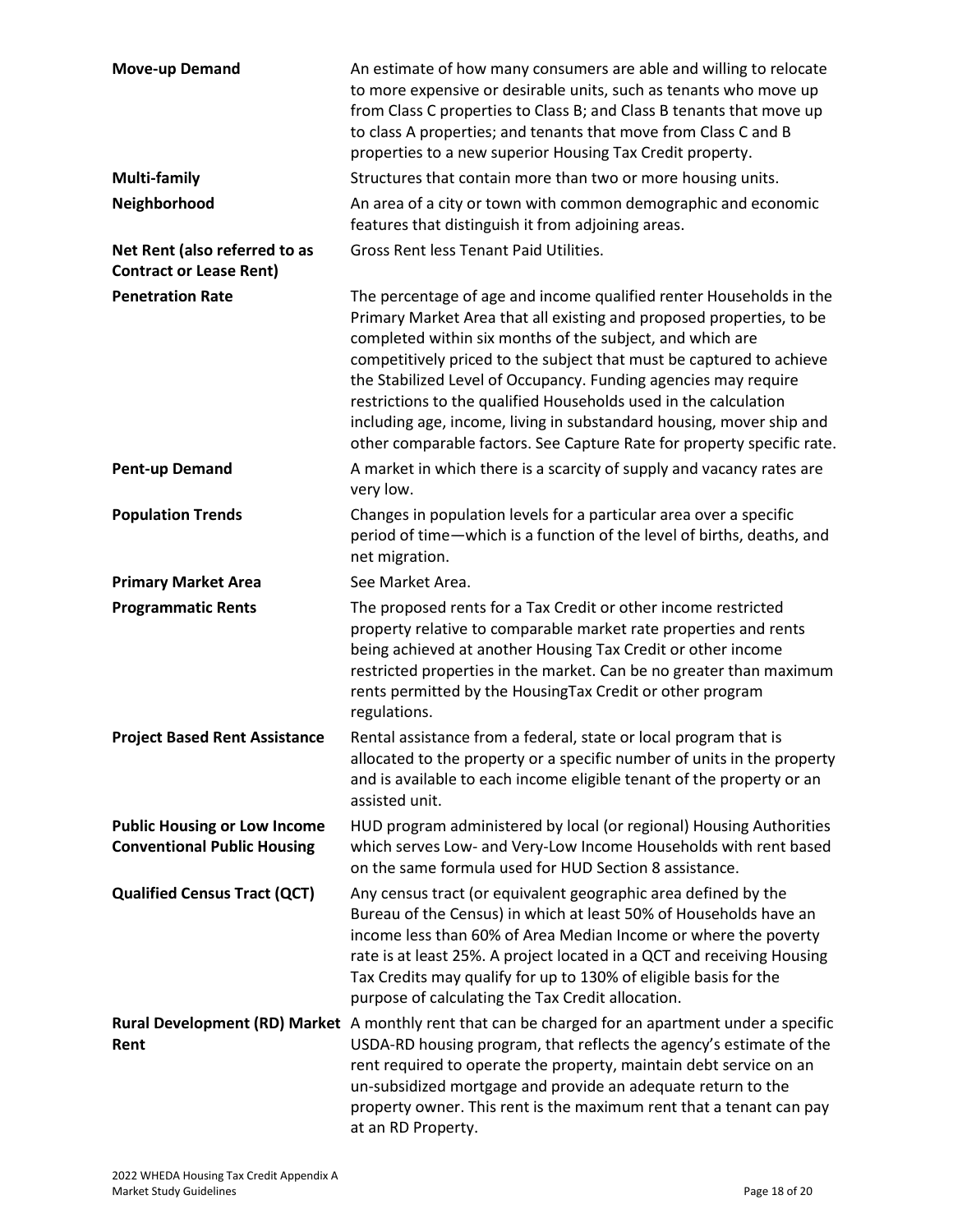| <b>Rural Development (RD)</b><br><b>Program (Formerly the Farmers</b><br><b>Home Administration Section</b><br><b>515 Rural Rental Housing</b><br>Program) | Federal program which provides low interest loans to finance housing<br>which serves low- and moderate-income persons in rural areas who<br>pay 30 percent of their adjusted income on rent or the basic rent,<br>whichever is the higher (but not exceeding the market rent). The<br>Program may include property based rental assistance and interest<br>reduction contracts to write down the interest on the loan to as low<br>as one percent. |
|------------------------------------------------------------------------------------------------------------------------------------------------------------|----------------------------------------------------------------------------------------------------------------------------------------------------------------------------------------------------------------------------------------------------------------------------------------------------------------------------------------------------------------------------------------------------------------------------------------------------|
| Redevelopment                                                                                                                                              | The redesign or rehabilitation of existing properties.                                                                                                                                                                                                                                                                                                                                                                                             |
| <b>Rent Burden</b>                                                                                                                                         | Gross Rent divided by gross monthly Household income.                                                                                                                                                                                                                                                                                                                                                                                              |
| <b>Rent Burdened Households</b>                                                                                                                            | Households with Rent Burden above the level determined by the<br>lender, investor, or public program to be an acceptable rent-to-<br>income ratio.                                                                                                                                                                                                                                                                                                 |
| <b>Restricted Rent</b>                                                                                                                                     | The rent charged under the restrictions of a specific housing program<br>or subsidy.                                                                                                                                                                                                                                                                                                                                                               |
| <b>Saturation</b>                                                                                                                                          | The point at which there is no longer demand to support additional<br>units.                                                                                                                                                                                                                                                                                                                                                                       |
| <b>Single-Family Housing</b>                                                                                                                               | A dwelling unit, either attached or detached, designed for use by one<br>Household and with direct access to a street. It does not share heating<br>facilities or other essential building facilities with any other dwelling.                                                                                                                                                                                                                     |
| <b>Special Needs Population</b>                                                                                                                            | Specific market niche that is typically not catered to in a conventional<br>apartment property. This population should exhibit certain criteria,<br>which can be well defined, in order, for example, to assess the need<br>and demand from this source. Examples of special needs populations<br>include: substance abusers, visually impaired person or persons with<br>mobility limitations.                                                    |
| <b>Stabilized Level of Occupancy</b>                                                                                                                       | The underwritten or actual number of occupied units that a property<br>is expected to maintain after the initial rent-up period, expressed as a<br>percentage of the total units.                                                                                                                                                                                                                                                                  |
| <b>State Data Center (SDC)</b>                                                                                                                             | A state agency or university facility identified by the governor of each<br>state to participate in the Census Bureau's cooperative network for<br>the dissemination of the census data.                                                                                                                                                                                                                                                           |
| <b>Subsidy</b>                                                                                                                                             | Monthly income received by a tenant or by an owner on behalf of a<br>tenant to pay the difference between the apartment's Contract Rent<br>and the amount paid by the tenant toward rent.                                                                                                                                                                                                                                                          |
| <b>Substandard Conditions</b>                                                                                                                              | Housing conditions that are conventionally considered unacceptable<br>which may be defined in terms of lacking plumbing facilities, one or<br>more major systems not functioning properly, or overcrowded<br>conditions.                                                                                                                                                                                                                           |
| <b>Target Income Band</b>                                                                                                                                  | The Income Band from which the subject property will draw tenants.                                                                                                                                                                                                                                                                                                                                                                                 |
| <b>Target Population</b>                                                                                                                                   | Market niche a development will appeal or cater to. State agencies<br>often use Target Population to refer to various income set asides,<br>elderly v. family, etc.                                                                                                                                                                                                                                                                                |
| <b>Tenant</b>                                                                                                                                              | One who rents real property owned by another.                                                                                                                                                                                                                                                                                                                                                                                                      |
| <b>Tenant Paid Utilities</b>                                                                                                                               | The cost of utilities necessary for the habitation of a dwelling unit,<br>which are paid by the tenant. Tenant Paid Utilities do not include<br>costs for telephone or cable service.                                                                                                                                                                                                                                                              |
| <b>Tenure</b>                                                                                                                                              | The distinction between owner-occupied and renter-occupied housing<br>units.                                                                                                                                                                                                                                                                                                                                                                       |